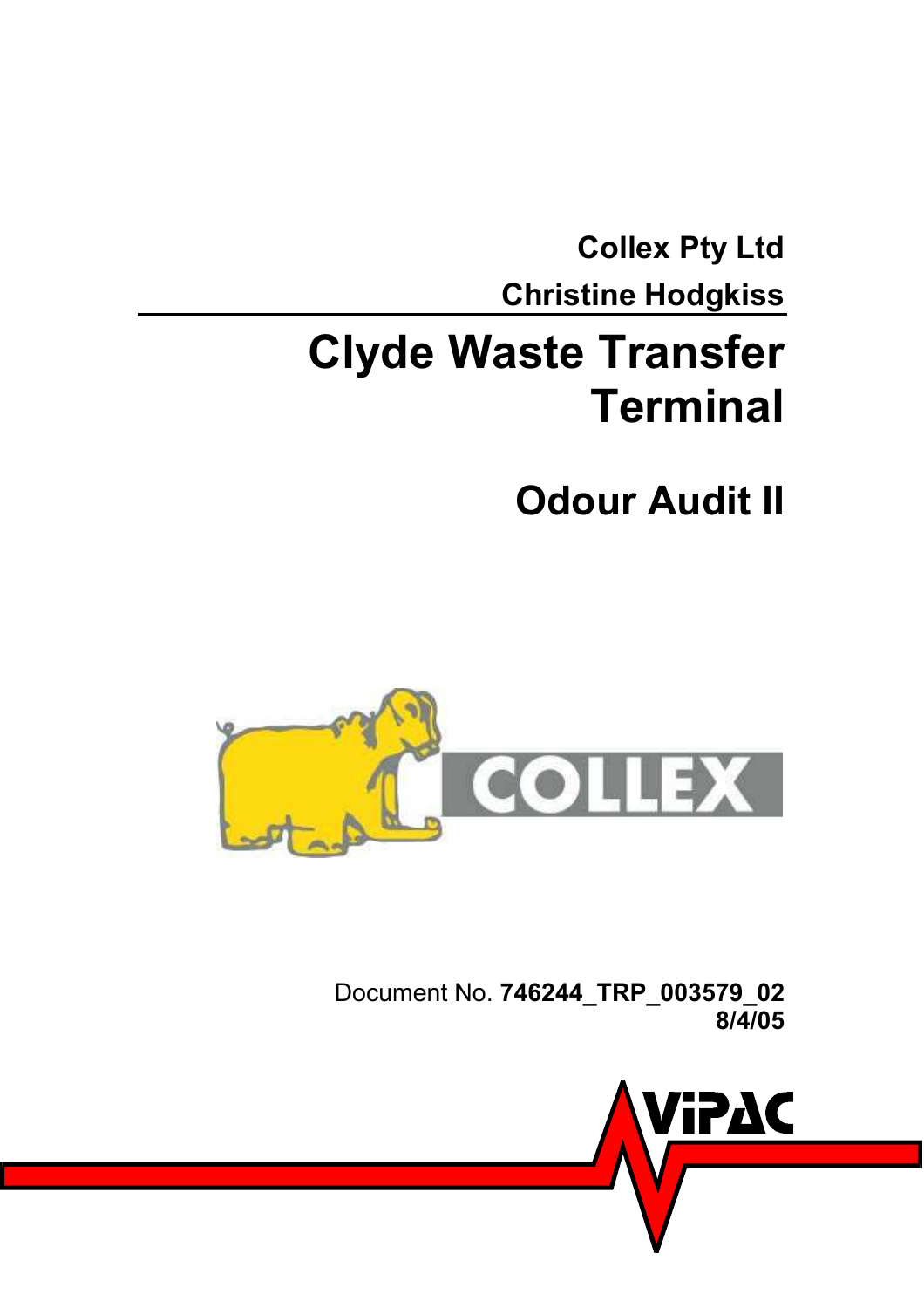

| <b>Clyde Waste Transfer Terminal</b><br><b>Odour Audit II</b> |                    |             |                                  |  |
|---------------------------------------------------------------|--------------------|-------------|----------------------------------|--|
| <b>DOCUMENT NO:</b>                                           |                    |             | <b>LIBRARY CODE:</b>             |  |
| 746244 TRP 003579 02                                          |                    | <b>B</b> 73 |                                  |  |
| <b>PREPARED FOR:</b>                                          |                    |             | <b>PREPARED BY:</b>              |  |
| Collex Pty Ltd                                                |                    |             | Vipac Engineers & Scientists Ltd |  |
| Level 4, 65 Pirrama Road                                      |                    |             | 6/524 Milton Road (PO Box 436)   |  |
| Pyrmont NSW 2009                                              |                    |             | Toowong, QLD. 4066               |  |
| Australia                                                     |                    | Australia   |                                  |  |
| Contact:                                                      | Christine Hodgkiss |             |                                  |  |
| $(02)$ 8571 0211<br>t                                         |                    | ☎           | $+61$ 7 3870 0400                |  |
| $(02)$ 8571 0210<br>Fax:                                      |                    | Fax:        | $+61738700106$                   |  |
|                                                               |                    |             |                                  |  |
| <b>PREPARED BY:</b>                                           |                    |             |                                  |  |

|                                         | Jerome Rivory                                | Date: 8/4/05                                                                                                |
|-----------------------------------------|----------------------------------------------|-------------------------------------------------------------------------------------------------------------|
|                                         | GM - Northern Region                         |                                                                                                             |
| <b>REVIEWED BY:</b>                     |                                              |                                                                                                             |
|                                         | Chris Lunney                                 | Date: 8/4/05                                                                                                |
|                                         | Reviewing Engineer                           |                                                                                                             |
| <b>RELEASED BY:</b>                     |                                              |                                                                                                             |
|                                         | CDampsathus                                  |                                                                                                             |
|                                         | Christina Dally Watkins<br>QA Representative | Date: 8/4/05                                                                                                |
|                                         | <b>REVISION HISTORY</b>                      |                                                                                                             |
| <b>Revision No.</b>                     | <b>Date Issued</b>                           | <b>Reason/Comments</b>                                                                                      |
| 02                                      | 8/4/05                                       | Final Issue                                                                                                 |
| 01                                      | 29/3/05                                      | <b>Revised Issue</b>                                                                                        |
| 00                                      | 10/3/05                                      | Draft Issue                                                                                                 |
|                                         | <b>DISTRIBUTION</b>                          |                                                                                                             |
| Copy No.<br>$3^{\circ}$                 | Location                                     |                                                                                                             |
| 1                                       | Vipac - Project/Client File                  |                                                                                                             |
| $\overline{2}$                          | Copy - Vipac Melbourne Library               |                                                                                                             |
| $\overline{3}$                          | Original Collex Pty Ltd                      |                                                                                                             |
| <b>KEYWORDS: Collex, Odour Audit II</b> |                                              | $I$ $OTE$ . This is a controlled decument within the decument control system. If revised it must be maybeen |

*NOTE: This is a controlled document within the document control system. If revised, it must be marked SUPERSEDED and returned to the Vipac QA Representative.*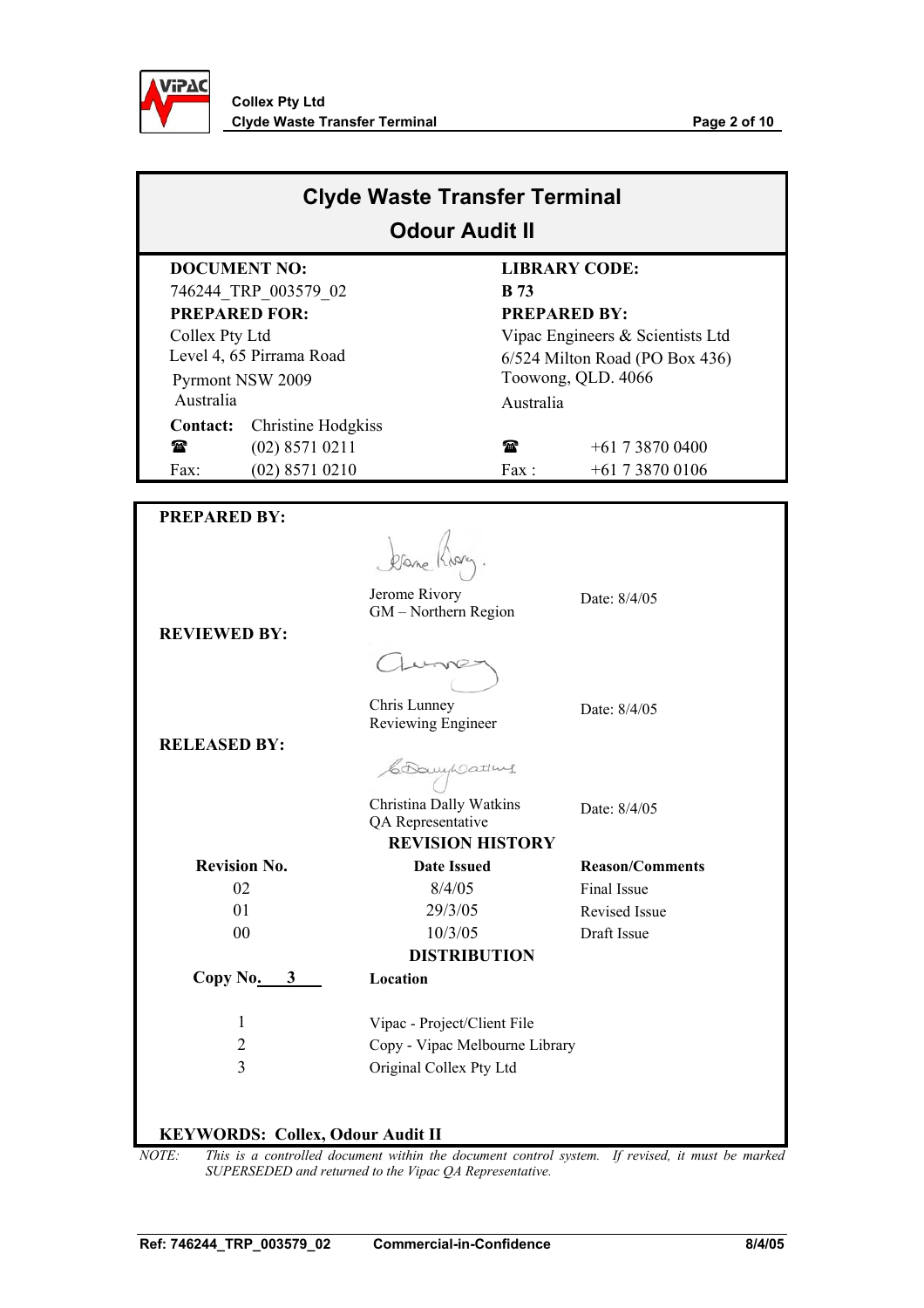

### **EXECUTIVE SUMMARY**

Vipac Engineers & Scientists Ltd (VIPAC) has been commissioned by Collex to carry out the second odour audit.

The Clyde Waste Transfer Terminal (CWTT) was granted development consent with Conditions of Development Consent as referred to in Clause 4 of the CWTT (Special Provisions) Bill 2003. The Development Consent Conditions and the ensuing NSW EPA Environmental Protection Licence were granted for the terminal building. These Development Consent Conditions do not cover areas outside the building terminal.

The Odour Audit has been prepared in compliance with conditions 48 (f) of the Conditions of Consent for the CWTT and outlines procedures used and results for the odour audit carried out for the second three months of operation. The audit covers the CWTT building only, however in the case of possible odour emissions, it is difficult to differentiate between potential emissions from the building and from other sources, such as container stacks. Therefore the second audit methodology considers all possible sources of odour emissions. Odour emissions from areas outside the CWTT area will be highlighted as Observations rather than Non Conformances.

The largest non-conformance relates to ensuring that current operational practices reflect the requirements of odour minimisation. It is suggested that Collex review current operational practices and update Standard Operational Procedures (SOP's) to ensure that this occurs. A number of suggestions have been made on the audit document and within the Odour Audit Report.

Other non-conformances relate to noted fugitive odour emissions. A number of sources are involved and the audit provides some suggestions for improving the situation.

This report presents a summary of actions, however Collex should read the entire audit document and ensure that corrective actions are applied to issues raised. Non-conformances raised by this audit are additional to those raised in the first audit.

A number of observations have been made. These typically relate to operational issues that could be improved or improved and formalised with appropriate documentation.

It is apparent that the CWTT facility is still under going some teething issues within the second three months of operation. It is accepted that it will take some time for operational issues to be bedded down. The second odour audit has highlighted further issues that can be improved.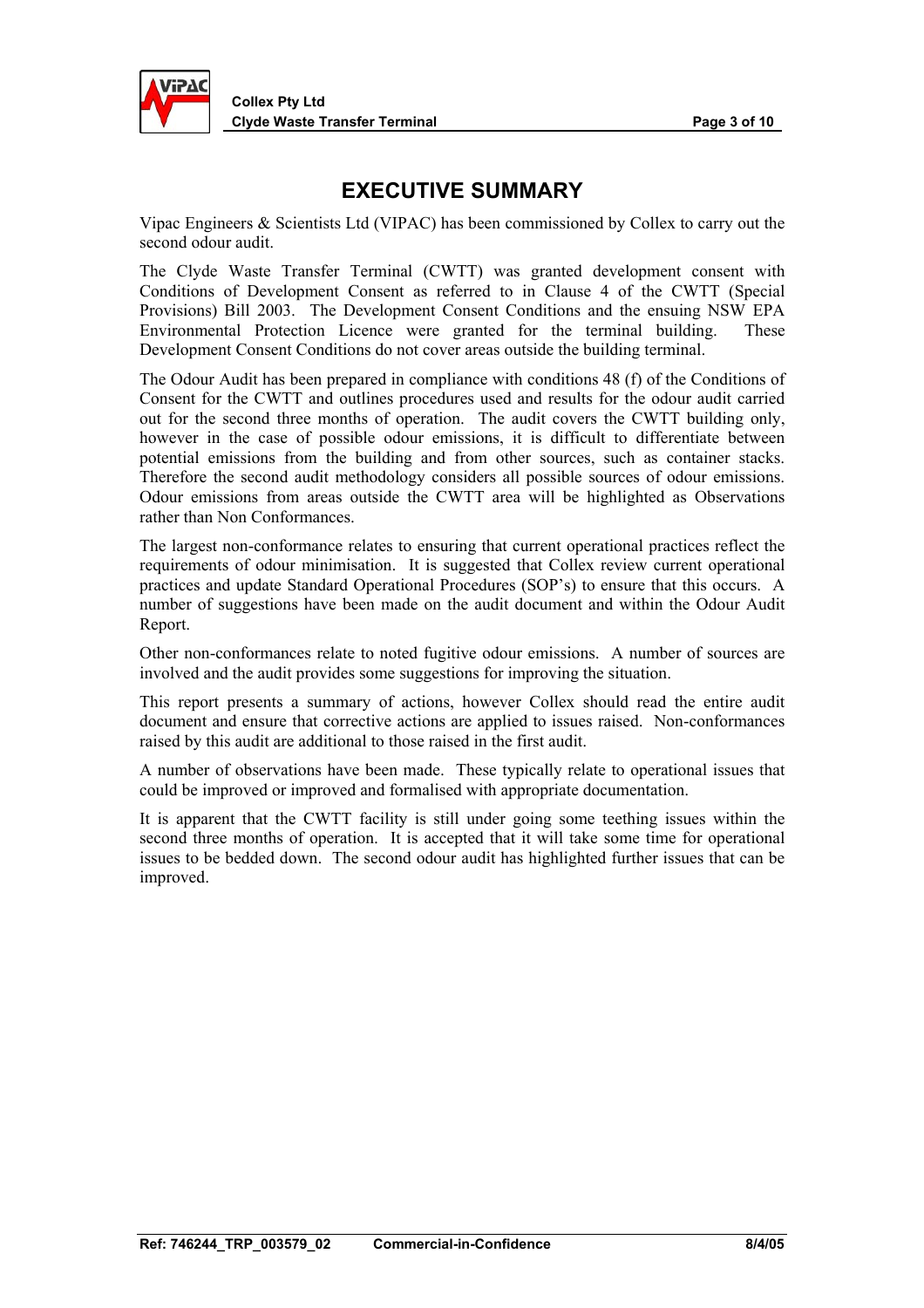

#### **TABLE OF CONTENTS**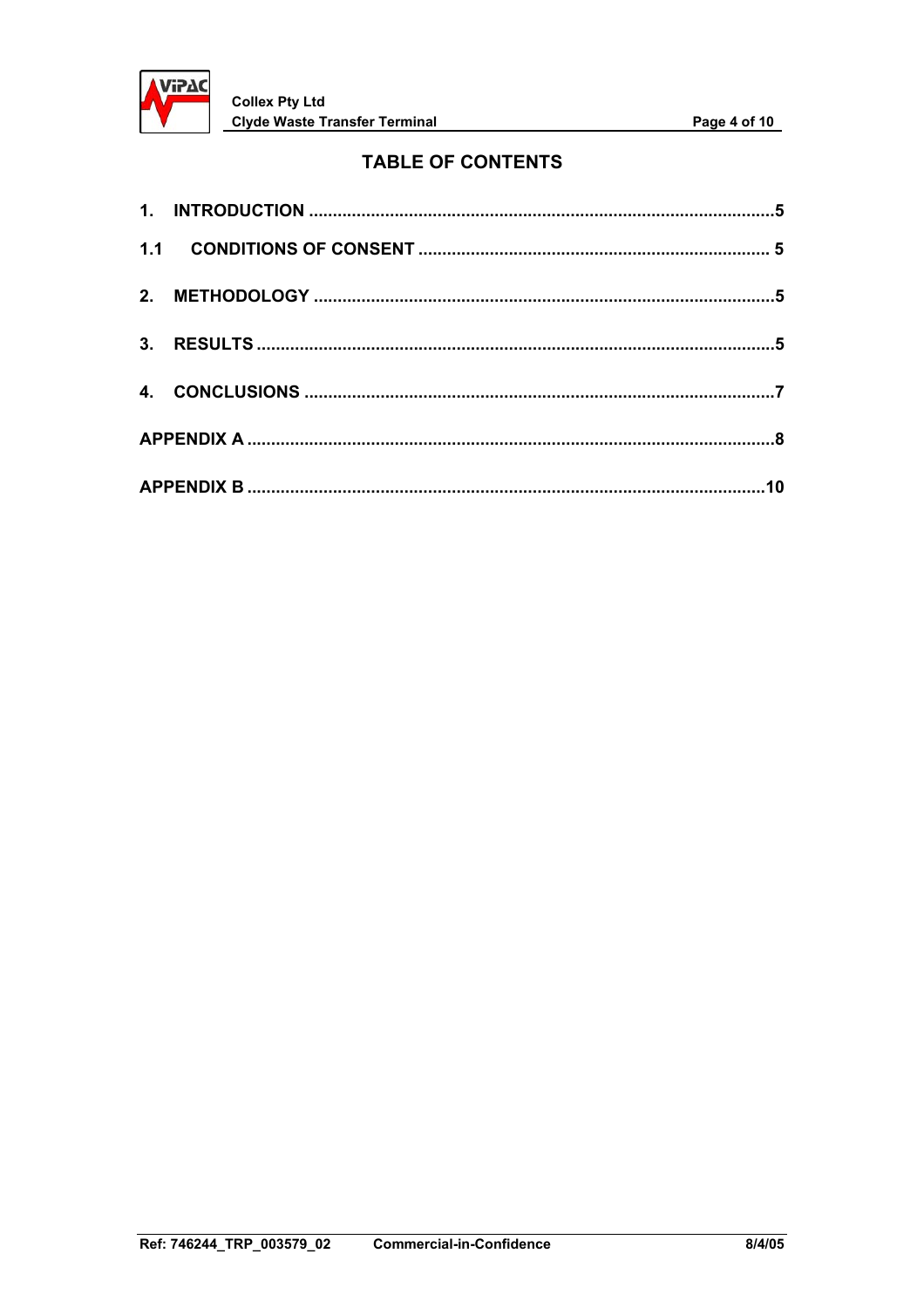<span id="page-4-0"></span>

**Collex Pty Ltd Clyde Waste Transfer Terminal Club Club Club Page 5 of 10** 

#### **1. INTRODUCTION**

Vipac Engineers & Scientists Ltd (VIPAC) has been commissioned by Collex to carry out the second odour audit.

The Clyde Waste Transfer Terminal (CWTT) was granted development consent with Conditions of Development Consent as referred to in Clause 4 of the CWTT (Special Provisions) Bill 2003. The Development Consent Conditions and the ensuing NSW EPA Environmental Protection Licence were granted for the terminal building. These Development Consent Conditions do not cover areas outside the building terminal.

The Odour Audit has been prepared in compliance with conditions 48 (f) of the Conditions of Consent for the CWTT and outlines procedures used and results for the odour audit carried out for the second three months of operation. The audit covers the CWTT building only, however in the case of possible odour emissions, it is difficult to differentiate between potential emissions from the building and from other sources, such as container stacks. Therefore the second audit methodology considers all possible sources of odour emissions. Odour emissions from areas outside the CWTT area will be highlighted as Observations rather than Non Conformances.

The second odour audit for the three months (December 2004, January and February 2005) was carried out in February 2005. An opportunity was given to Collex to act on non conformances raised in the first odour audit (VIPAC ref 746244\_TRP\_003576\_00) before this odour audit report was issued. Therefore the second February audit was almost a complete odour audit as outlined in the methodology document reflecting general principles of environmental auditing specific to odour impact (VIPAC ref 746244\_GCO\_003536\_00).

#### **1.1 Conditions of consent**

*48. The Odour Management Plan must address, but is not necessarily limited to, the following issues:* 

*(f) An odour audit program which provides for a comprehensive odour audit of the premises and nearby commercial and residential areas, by an independent, appropriately qualified and experienced person, to be conducted 3-monthly for the initial 24 months of receiving uncontainerised waste at the terminal, and 6 monthly thereafter, unless otherwise approved in writing by the Director-General.* 

# **2. METHODOLOGY**

A methodology document reflecting general principles of environmental auditing and specific odour was prepared (VIPAC ref 746244\_GCO\_003536\_00). This document is able to be fine tuned for further odour audits.

# **3. RESULTS**

As a result of the first odour audit, Collex has responded with an action plan. This is presented in Appendix A. As the second odour audit occurred immediately after the first, there was no attempt to verify the progress of actions emanating from Non Conformances and Minor Non Conformances. For the purposes of the second odour audit, any outstanding Non Conformances and Minor Non Conformances will be downgraded to Observations, allowing VIPAC and Collex time to review their status at the next odour audit.

The completed odour audit document for the second three months of operation (December 2004, January and February 2005) is presented in Appendix B.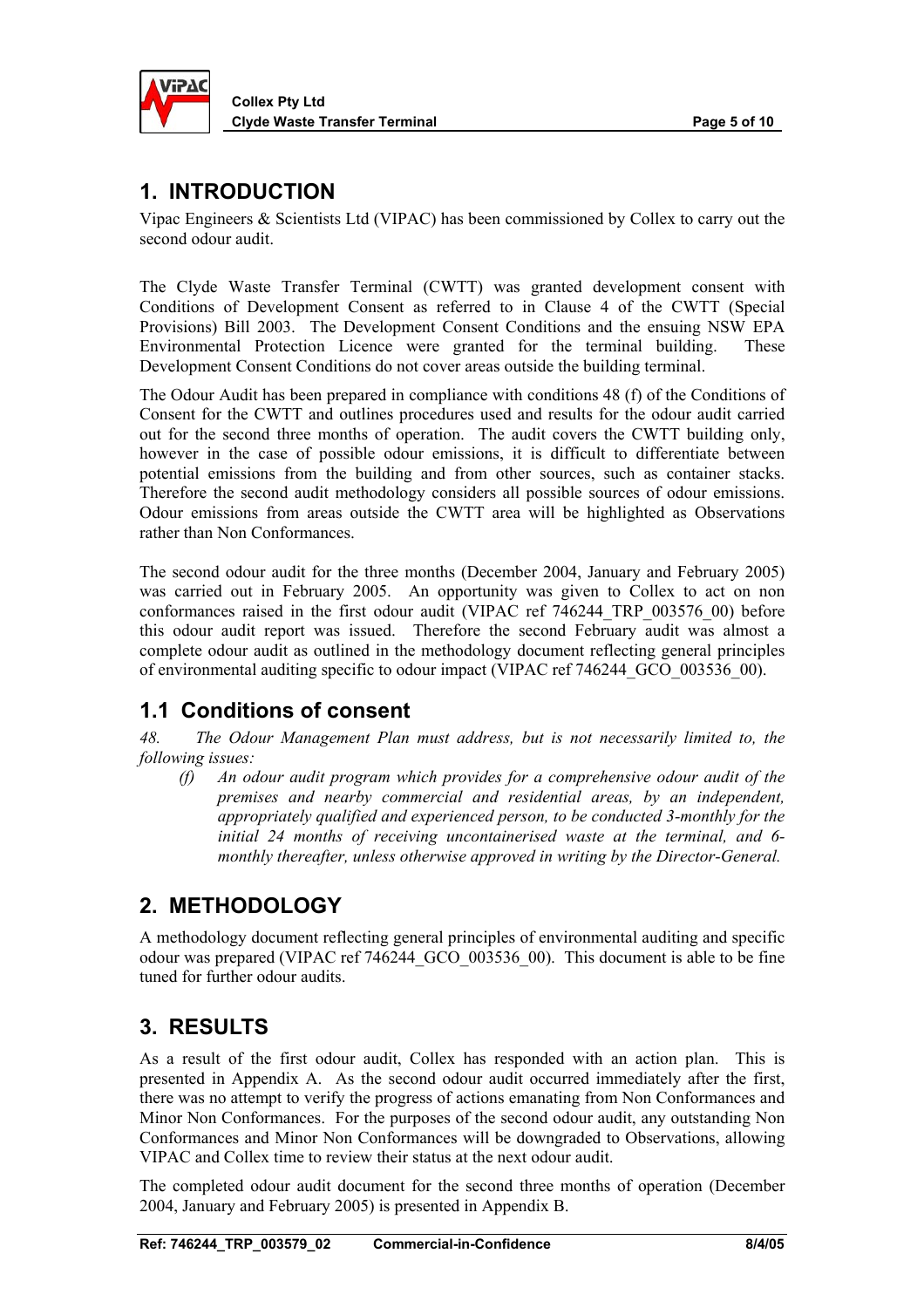

**Collex Pty Ltd Clyde Waste Transfer Terminal Community Clyde Waster Terminal Page 6 of 10 and Page 6 of 10 and Page 8 of 10 and Page 8 of 10 and Page 8 of 10 and Page 8 of 10 and Page 8 of 10 and Page 8 of 10 and Page 8 of 10 and Page 8** 

The most apparent non-conformance issue during this odour audit relates to the inconsistency between current operational requirements and operational requirements for the minimisation of odour. It is accepted that there are still some teething operational issues that require finetuning and consideration however there are other issues that should now be part of Standard Operation Practices (SOP's). Odour management (i.e. elimination thereof) should be one of the main operational constraints and SOP's should reflect that.

There appears to be some odour emissions from the operations. Fugitive odours appear able to escape from the building under certain wind conditions. Fugitive odours are also noticeable from containers (both full and empty) and lastly fugitive odours from around the weighbridge area are noticeable. Design or operational changes may be required to mitigate these. Some suggestions have been made as part of this audit.

The clock on the meteorological station is out by 30 minutes. While this in it self would warrant a minor non-conformance, given that the data is used to judge whether complaints are likely or unlikely would raise this issue to a non-conformance.

Given that there are a number of complaints, albeit mostly from the one complainant, it would appear reasonable to expect that a central Monitoring Data Management System is essential to collating the necessary operational information to allow adjustments to ensure that odour generation is minimised.

Communication between Manildra and Collex appear to have broken down. Dialogue is required to ensure that operational problems and corrective actions are implemented. It is highly recommended that Collex take the initiative and instigate the resumption of dialogue with Manildra management.

The discussions with Manildra have provided some useful feedback. The results of the interviews should be used to assist with any corrective actions.

The second odour audit has highlighted a number of further issues that can be improved. Table 3.1 presents a summary of actions, however Collex should read the entire audit document and ensure that corrective actions are applied to issues raised. Non-conformances raised by this audit are additional to those raised in the first audit.

| <b>Item</b><br><b>Number</b> | <b>Action</b><br><b>Type</b> | Importance | <b>Issue Description</b>                                                                                                             | Corrective action required                                                                                                                                                  |
|------------------------------|------------------------------|------------|--------------------------------------------------------------------------------------------------------------------------------------|-----------------------------------------------------------------------------------------------------------------------------------------------------------------------------|
|                              | N/C                          | High       | Standard Operating Practices<br>(SOP's) need to consider the<br>operational requirements for the<br>minimisation of odour emissions. | Review SOP's in light of<br>current operations.<br>Formalise SOP's.<br>Place documents on<br>Hippo<br>Station.                                                              |
| 2                            | N/C                          | High       | Fugitive odour has been detected<br>in various locations.<br>Some<br>suggestions have been made on<br>how to reduce these.           | Design or operational changes<br>may be required to mitigate<br>those. SOP's may need to be<br>reviewed to ensure that updated<br>operational requirements are<br>followed. |
| 3                            | N/C                          | High       | <b>The</b><br>clock<br>the<br>time<br>$\alpha$<br>meteorological station is out by<br>30 minutes                                     | Reset clock.                                                                                                                                                                |
| 4                            | M/N/C                        | Medium     | A register of change out of<br>carbon filters does not exist.                                                                        | Establish a register of carbon<br>filter change out.                                                                                                                        |

**Table 3.1 – Corrective action summary**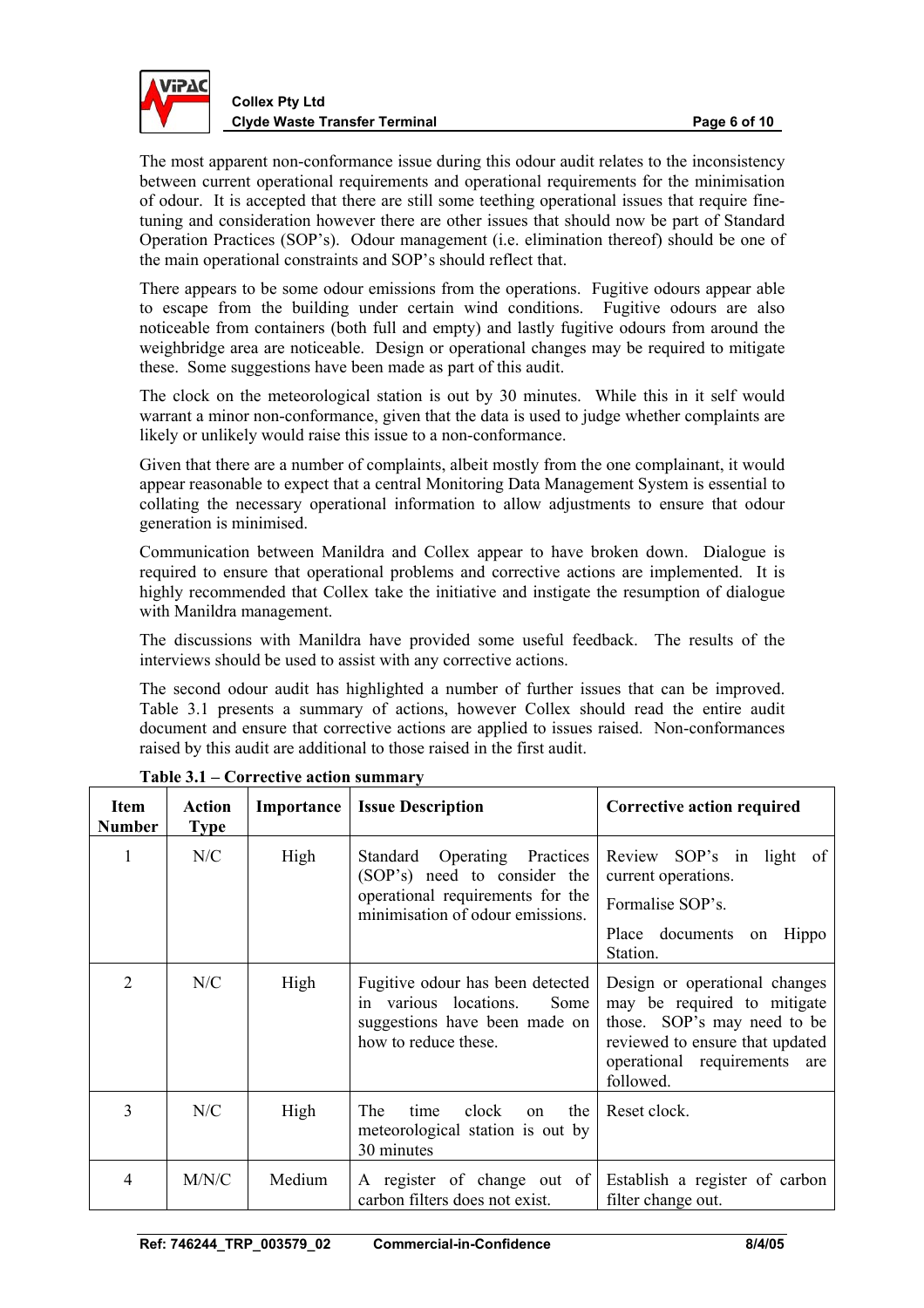<span id="page-6-0"></span>

# **4. CONCLUSIONS**

The largest non-conformance relates to ensuring that current operational practices reflect the requirements of odour minimisation. It is suggested that Collex review current operational practices and update Standard Operational Procedures (SOP's) to ensure that this occurs. A number of suggestions have been made on the audit document and within the Odour Audit Report.

Other non-conformances relate to noted fugitive odour emissions. A number of sources are involved and the audit provides some suggestions for improving the situation.

This report presents a summary of actions, however Collex should read the entire audit document and ensure that corrective actions are applied to issues raised. Non-conformances raised by this audit are additional to those raised in the first audit.

A number of observations have been made. These typically relate to operational issues that could be improved or improved and formalised with appropriate documentation.

It is apparent that the CWTT facility is still under going some teething issues. It is accepted that it will take some time for operational issues to be bedded down. The second odour audit has highlighted further issues that can be improved.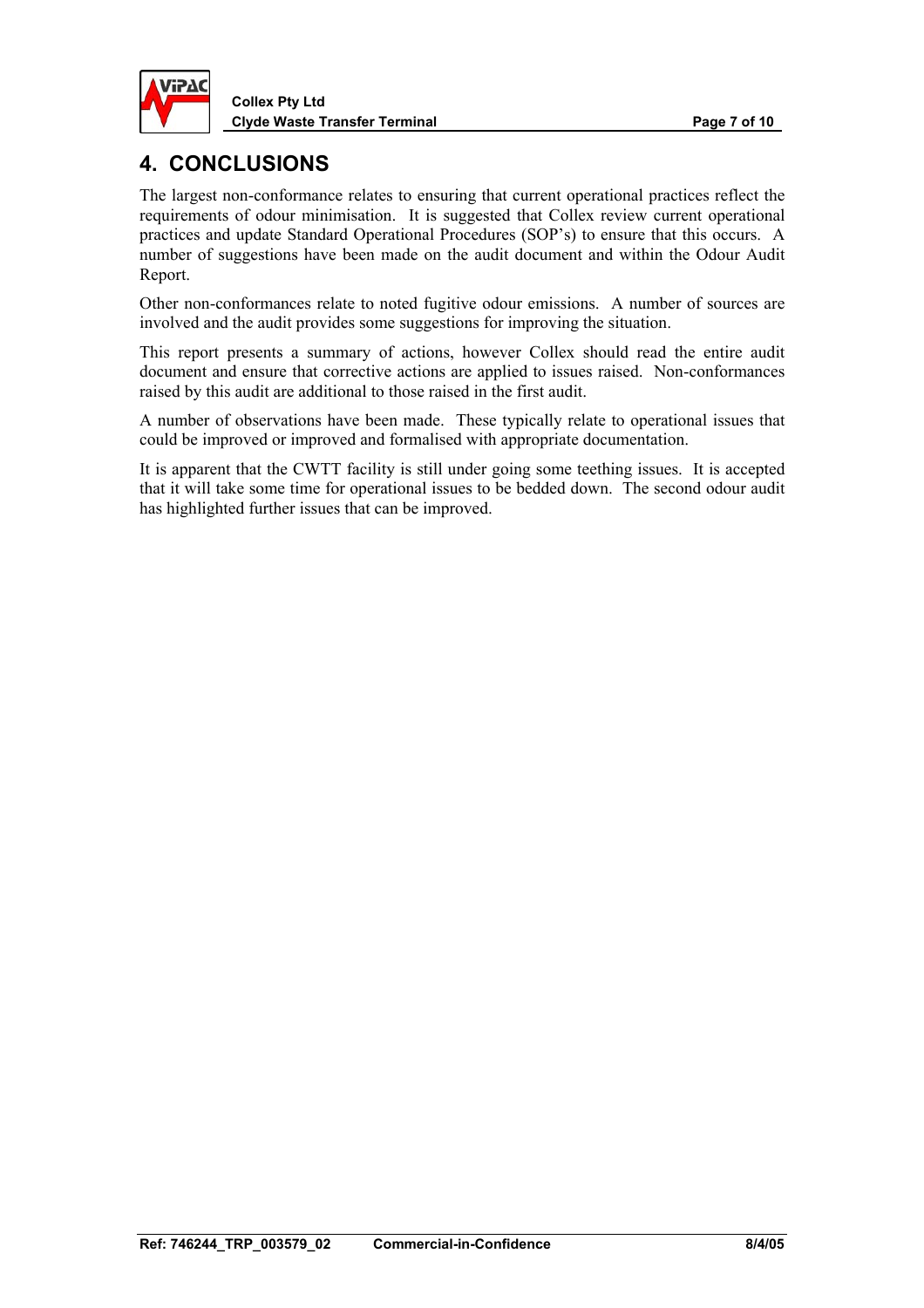<span id="page-7-0"></span>

# **APPENDIX A**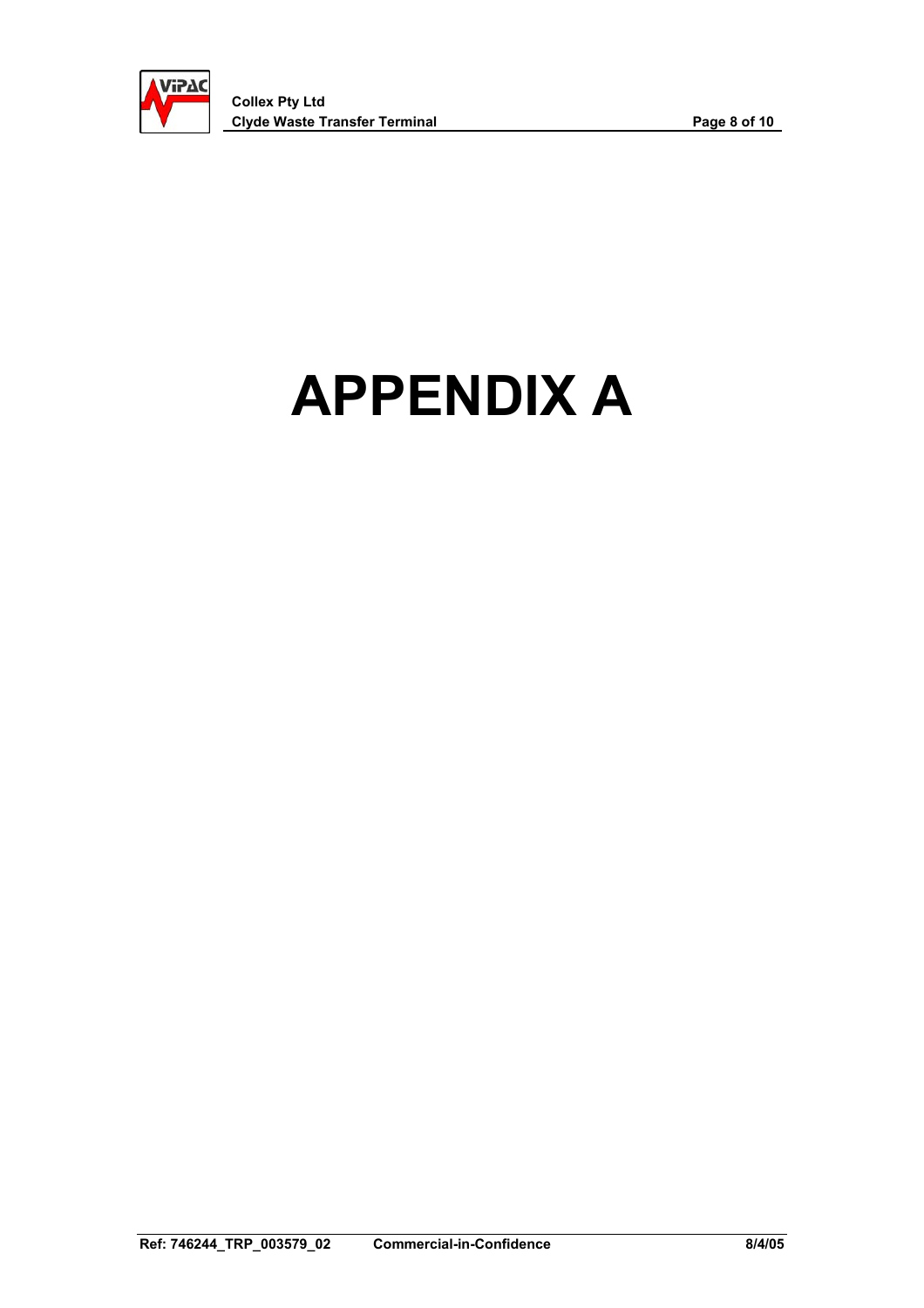



#### **NSW Clyde Audit Action Plan**

**NSW Operations** Measurement, Analysis and<br>Improvement

This register is to be used for any audits undertaken for the Clyde Transfer Terminal.

Audit Detail: 3-Month Odour Audit

Date of Audit: 9-10 February 2005

Audit by: Jerome Rivory, Vipac

| Item                    | <i><b>Issue</b></i>                                          | Comments                                                                                                                   | Action taken                                                            | Date<br>completed  | Signed by<br>Manager |
|-------------------------|--------------------------------------------------------------|----------------------------------------------------------------------------------------------------------------------------|-------------------------------------------------------------------------|--------------------|----------------------|
| $\mathbf{1}$            | Not all documents<br>are formalised on<br>Hippo Station      | Documents<br>identified in App A                                                                                           | Request upload of<br>documents in<br>standardised format<br>to Hippo    | 1/3/05             |                      |
| $\overline{c}$          | SOP in OMP not<br>in operational<br>plan                     | OEMP is the<br>operational plan for<br>the site, SOP not<br>relevant to current<br>operations with fans<br>on all the time | Review OMP and<br>remove SOP from<br>plan until it becomes<br>relevant  | 23/2/05            |                      |
| 3                       | Training could be<br>improved                                | Noted                                                                                                                      | Update information<br>in training plan                                  | 1/3/05             |                      |
| 4                       | No central<br><b>Monitoring Data</b><br>Management<br>System | Information exists.<br>but not in a central<br>system                                                                      | <b>Transfer information</b><br>to Monitor Pro                           | TBA                |                      |
| 5                       | Operations<br>contingency<br>program                         | OEMP is part of<br>Hippo, as hard copy                                                                                     | Review this plan<br>Request upload to<br>Hippo & post on<br>noticeboard | 10/2/05<br>28/2/05 |                      |
| 6                       | No overall<br>pollution<br>complaints<br>register            | Register exists on<br>site - hard copy of<br>completed forms                                                               | None required                                                           | N/A                |                      |
| $\overline{7}$          | No complaint<br>number on<br>pollution<br>complaints form    | Field exists on form<br>but not completed                                                                                  | Number all<br>complaints                                                | 1/3/05             |                      |
| $\overline{\mathbf{a}}$ | No weather<br>record on<br>pollution<br>complaints form      | Information is<br>checked as part of<br>response to<br>complaint                                                           | Added weather field<br>to form                                          | 1/3/05             |                      |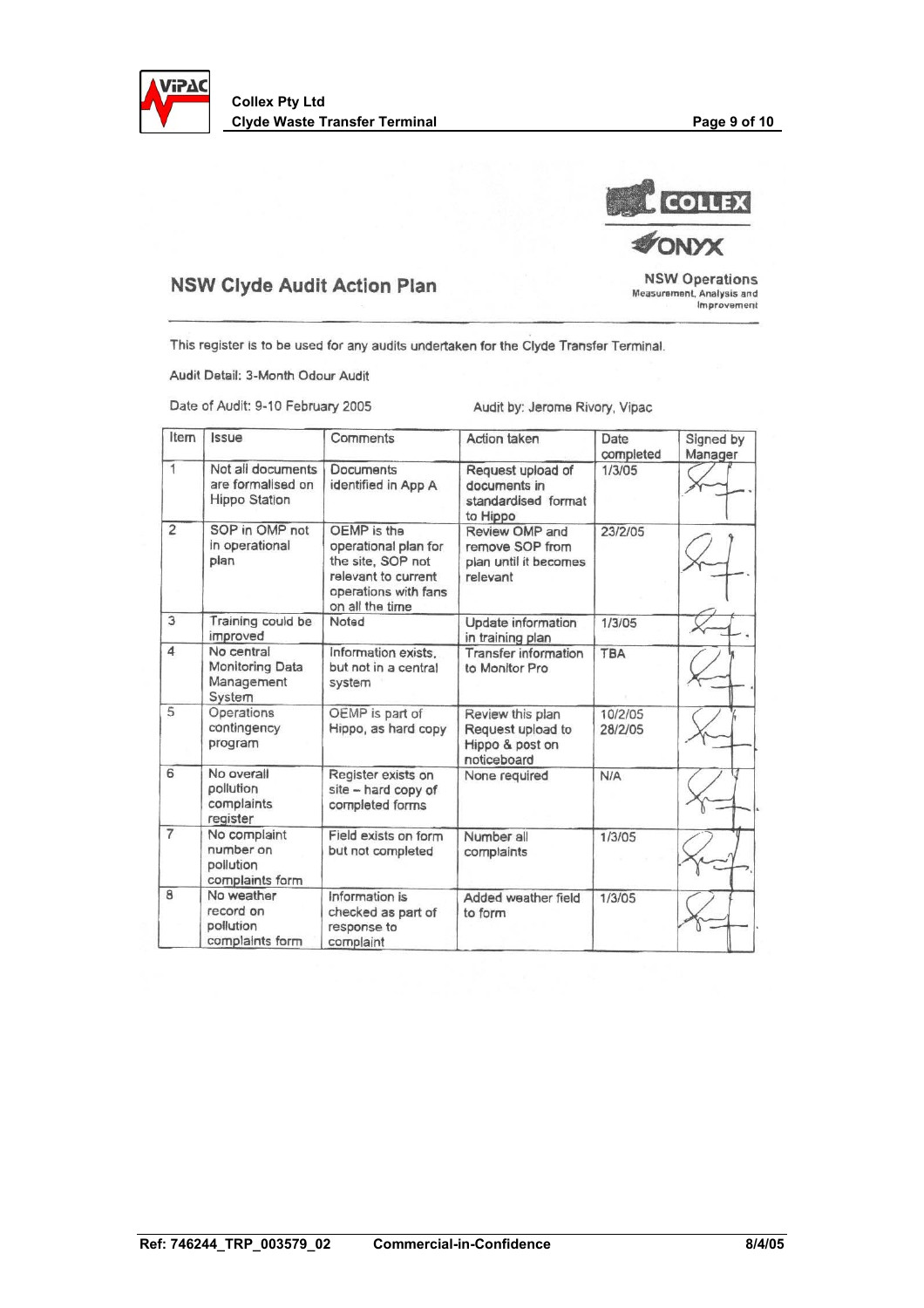<span id="page-9-0"></span>

# **APPENDIX B**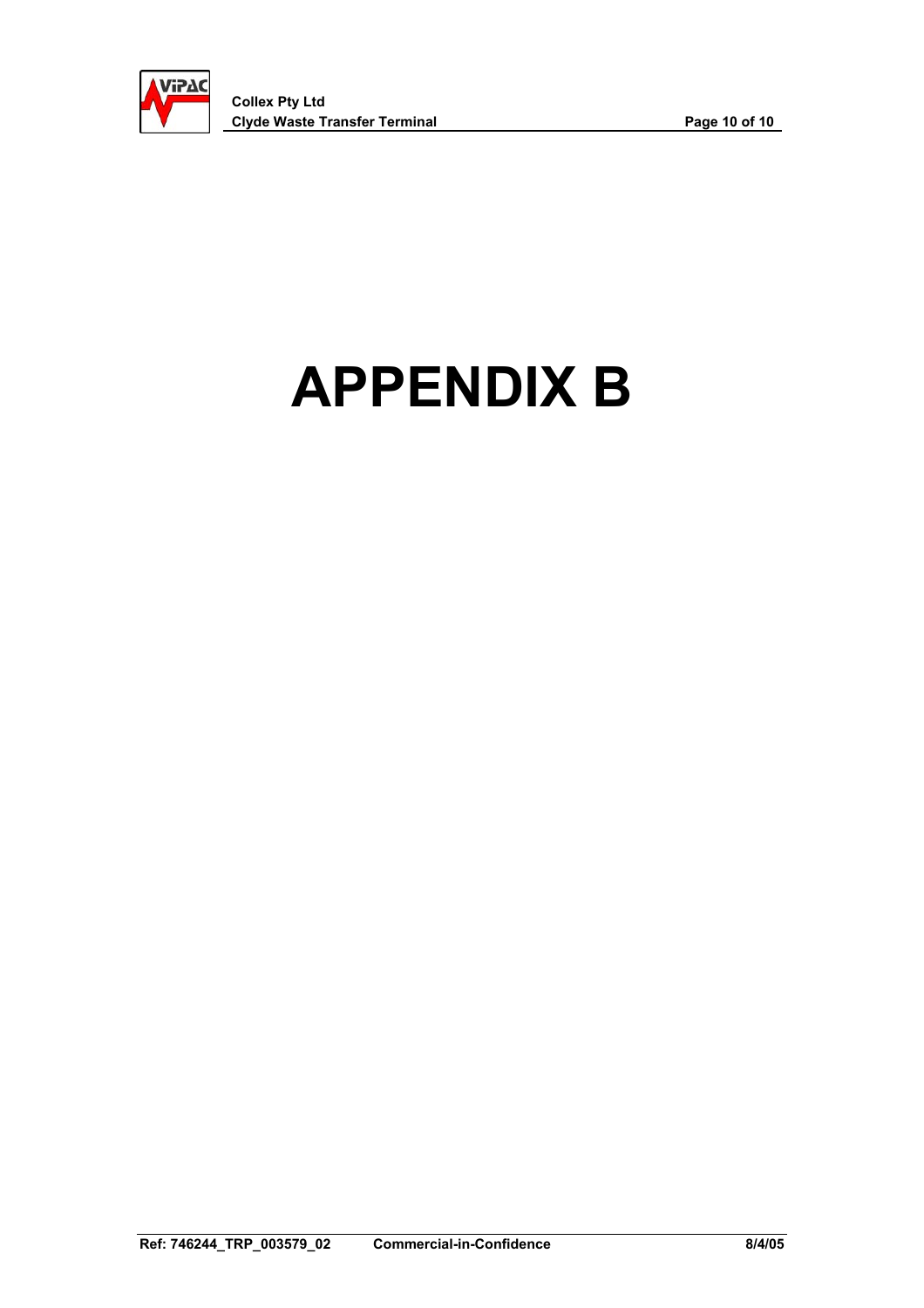| <b>GENERAL</b><br><b>CATEGORY</b>           |    | <b>REQUIREMENT</b>                                                                                                                             | <b>COMMENTS</b>                                                                                                                                                                                                                                                                                                                                                                                                                                                                                                                                                                                                                                                                                                                                                                                                                                                                                                                                                     | <b>COMPLIANCE *</b> |
|---------------------------------------------|----|------------------------------------------------------------------------------------------------------------------------------------------------|---------------------------------------------------------------------------------------------------------------------------------------------------------------------------------------------------------------------------------------------------------------------------------------------------------------------------------------------------------------------------------------------------------------------------------------------------------------------------------------------------------------------------------------------------------------------------------------------------------------------------------------------------------------------------------------------------------------------------------------------------------------------------------------------------------------------------------------------------------------------------------------------------------------------------------------------------------------------|---------------------|
| . ODOUR<br><b>MANAGEMENT</b><br><b>PLAN</b> |    | Are the goals of the OMP well understood? Are there<br>written site procedures?                                                                | The primary goal of the OMP is to develop procedures including an odour emission<br>monitoring program to minimise potential and perceived odour impacts at sensitive receivers.<br>It is our opinion that Collex is not operating in a fashion that allows minimisation of odours.<br>The problem is that operation procedures were derived during the planning phase of the<br>development. The actual operation does not totally reflect the operations at the planning<br>stage. Therefore there is a requirement for Collex to either A) operate in the manner that<br>was intended during planning or B) ensure that current operations have less or equal impact<br>that those considered during the planning phase. It is accepted that there have been and<br>continue to be some commissioning issues which have required Collex to make operational<br>changes, however the impact of odour generation should form part of all operational<br>decisions. | N/C                 |
|                                             |    | 2. Are the responsibilities for the implementation of the<br>OMP well understood? Is there a written record of<br>training in Odour Management | The responsibilities for the implementation of the OMP are well understood. The Minor Non $\vert$ O<br>Conformance regarding training and raised in the first odour audit has been taken on board<br>by Collex. This will be checked by VIPAC at the next audit.                                                                                                                                                                                                                                                                                                                                                                                                                                                                                                                                                                                                                                                                                                    |                     |
|                                             | 3. | Are procedures and protocols aligned with OMP<br>requirements?                                                                                 | It is accepted that the SOP contained within the OMP does not reflect current operating   N/C<br>practices as the fan system is on continuously. However it is also apparent that current<br>operating practices do not reflect those that had been envisaged during the impact<br>assessment phase. It is recommended that an interim SOP be derived which embodies<br>current operating practices. The SOP should be refined until odour impacts are equal or<br>lower than those envisaged during the impact assessment phase.                                                                                                                                                                                                                                                                                                                                                                                                                                   |                     |
|                                             | 4. | Do procedures for the management of waste at the<br>premises aim to minimise the generation of odours?                                         | The Minor Non Conformance regarding training and raised in the first odour audit has been<br>taken on board by Collex. This will be checked by VIPAC at the next audit.                                                                                                                                                                                                                                                                                                                                                                                                                                                                                                                                                                                                                                                                                                                                                                                             | $\circ$             |
|                                             |    | Is there a protocol for the operation of the odour control<br>mechanisms to minimise the risk of any adverse<br>impacts?                       | Protocol PRO-NSW-219-014-2 is reference document and there is a daily checklist (FOR-<br>NSW-219-007) which one operator fills out. The Site Manager keeps these records and<br>copies were sighted. In view of recent odour audit results, it is recommended that Collex<br>review all operating procedures to allow control of odour emissions.                                                                                                                                                                                                                                                                                                                                                                                                                                                                                                                                                                                                                   | N/C                 |

Audit No: Collex OA002 Date: 11/February/2005 Page 1 of 14 *\*<u>Compliance</u>*<br>*C* = *Conforms/complies to Requirements* N/C = *Nonconformance to Requirements* M/N/C = *Minor Nonconformance* O = *Observation* 746244\_GCO\_003536\_00\_audit date 11\_2\_05 revised 29\_3\_05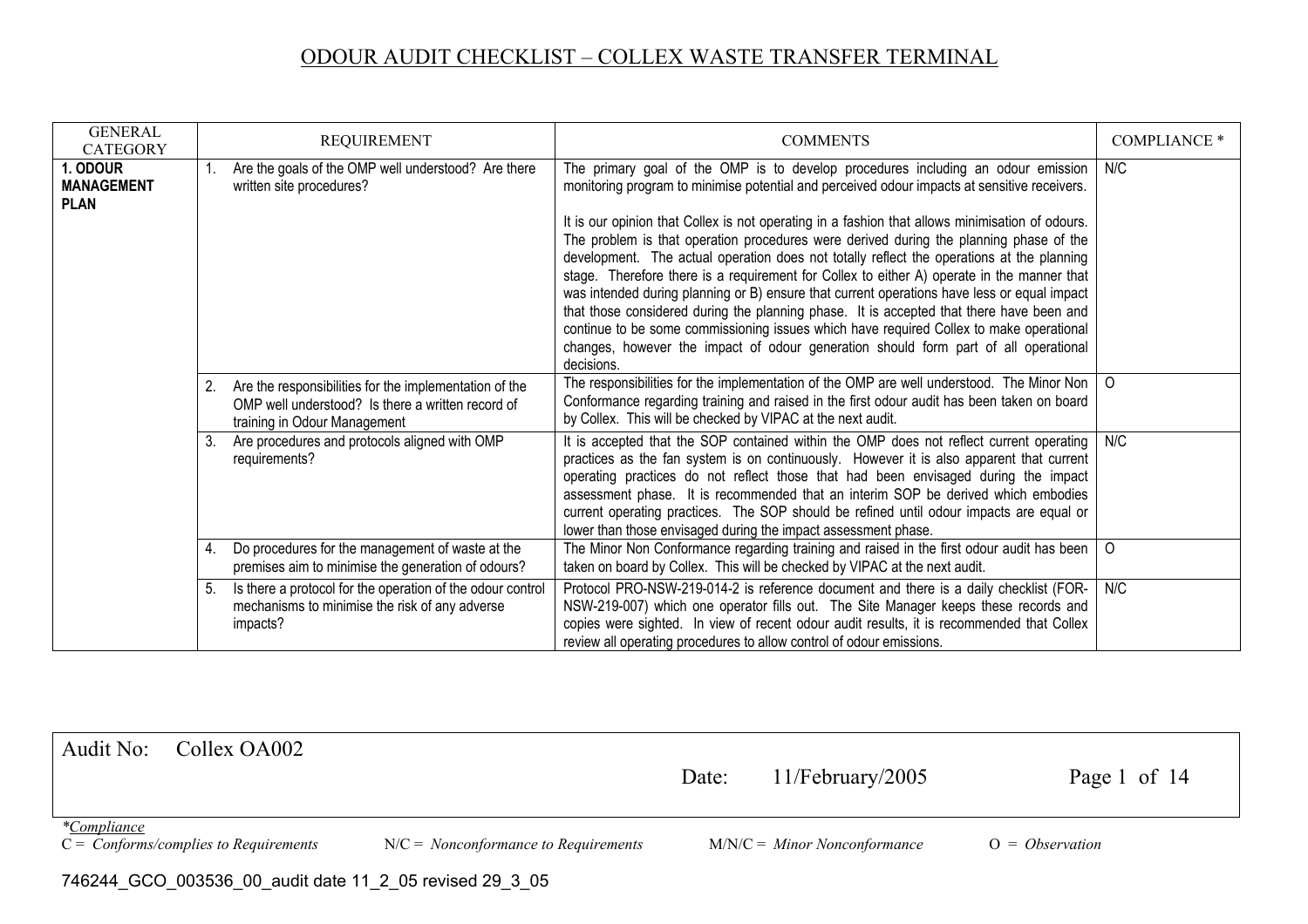| <b>GENERAL</b><br><b>CATEGORY</b> |    | <b>REQUIREMENT</b>                                                                                                                                                                                                                                                                            | <b>COMMENTS</b>                                                                                                                                                                                                                                                                                                                                                                                                                                                                                                                                                                                                                                                                                                                                                                                                                                                                      | <b>COMPLIANCE *</b> |
|-----------------------------------|----|-----------------------------------------------------------------------------------------------------------------------------------------------------------------------------------------------------------------------------------------------------------------------------------------------|--------------------------------------------------------------------------------------------------------------------------------------------------------------------------------------------------------------------------------------------------------------------------------------------------------------------------------------------------------------------------------------------------------------------------------------------------------------------------------------------------------------------------------------------------------------------------------------------------------------------------------------------------------------------------------------------------------------------------------------------------------------------------------------------------------------------------------------------------------------------------------------|---------------------|
| . ODOUR                           |    | 6. Are there procedures for the maintenance and repair of<br>the forced air extraction and odour filtration system,<br>including the replacement of filters and odour<br>adsorption material?                                                                                                 | Odour testing currently carried out on a monthly basis to check odour emissions. The $\mid$ C<br>intention was that carbon filters would be replaced on an as required basis following odour<br>testing. However there have been some mechanical issues associated with the carbon<br>adsorption system and this has been the basis for replacement.                                                                                                                                                                                                                                                                                                                                                                                                                                                                                                                                 |                     |
| <b>MANAGEMENT</b><br>PLAN (CONT)  |    |                                                                                                                                                                                                                                                                                               | Dust filters are inspected daily. The Minor Non Conformance regarding filter replacement<br>and raised in the first odour audit has been taken on board by Collex. The updated<br>document FOR-NSW-219-007 was sighted.                                                                                                                                                                                                                                                                                                                                                                                                                                                                                                                                                                                                                                                              |                     |
|                                   |    | 7. Is there a written record of training for personnel<br>involved in items 4,5, 6 and 7?                                                                                                                                                                                                     | The Minor Non Conformance regarding training and raised in the first odour audit has been $\vert$ O<br>taken on board by Collex. This will be checked by VIPAC at the next audit.                                                                                                                                                                                                                                                                                                                                                                                                                                                                                                                                                                                                                                                                                                    |                     |
|                                   | 8. | Has there been an emission monitoring program<br>designed to determine the odour generation rates from<br>the waste in the terminal building, to establish the<br>capture and removal efficiency of the forced air system<br>and to determine appropriate equipment maintenance<br>schedules? | VIPAC has developed an emission monitoring program to determine the odour generation $\vert$ C<br>rates from the waste in the terminal building, to establish the capture and removal efficiency<br>of the forced air system and to determine appropriate equipment maintenance schedules.<br>The reference document is the OMP (VIPAC ref 746244_TRP_002867_03). The waste<br>generation rates have been verified as being below that predicted in the EIS and the capture<br>and removal efficiencies have been verified as acceptable and are reported in VIPAC Ref<br>746244_003223_00 and 746244_003232_01. The determination of appropriate maintenance<br>schedules has not been determined yet due to unexpected and ongoing problems with<br>premature failure of the filter systems. Investigations are currently ongoing with relation to<br>filter design and operation. |                     |
|                                   | 9. | Is there an operations contingency program that<br>specifies actions in the event of equipment failure,<br>industrial action or any other situation which prevents<br>the containerisation of waste that has been in the<br>building in excess of 18 hours?                                   | There is a July 2004 waste management plan (Maunsell document). Section 4.3.5 contains   O<br>the appropriate contingency plan. It is recommended that this document be placed on the<br>Hippo Station documentation system. It may be necessary to update the document to reflect<br>current operational practices. This document and its location will need to be checked by<br>VIPAC at the next audit.                                                                                                                                                                                                                                                                                                                                                                                                                                                                           |                     |
|                                   |    | 10. Has there been a testing program designed to<br>determine the appropriate maintenance schedules for<br>replacement of odour adsorption material in the<br>containers?                                                                                                                     | VIPAC has designed a testing program designed to determine the appropriate maintenance   C<br>schedules for the replacement of odour adsorption material in the containers. The reference<br>document is the OMP (VIPAC ref 746244 TRP 002867 03). The study is completed (refer<br>to VIPAC report 746244_TRP_003480_00)                                                                                                                                                                                                                                                                                                                                                                                                                                                                                                                                                            |                     |

| Audit No: Collex OA002                                                     |                                        | Date: | $11/Fe$ bruary/2005            | Page 2 of $14$    |  |  |
|----------------------------------------------------------------------------|----------------------------------------|-------|--------------------------------|-------------------|--|--|
| <i>*Compliance</i><br>$C = \text{Conforms}/\text{complex to Requirements}$ | $N/C = Nonconformance to Requirements$ |       | $M/N/C =$ Minor Nonconformance | $Q = Observation$ |  |  |
| 746244 GCO 003536 00 audit date 11 2 05 revised 29 3 05                    |                                        |       |                                |                   |  |  |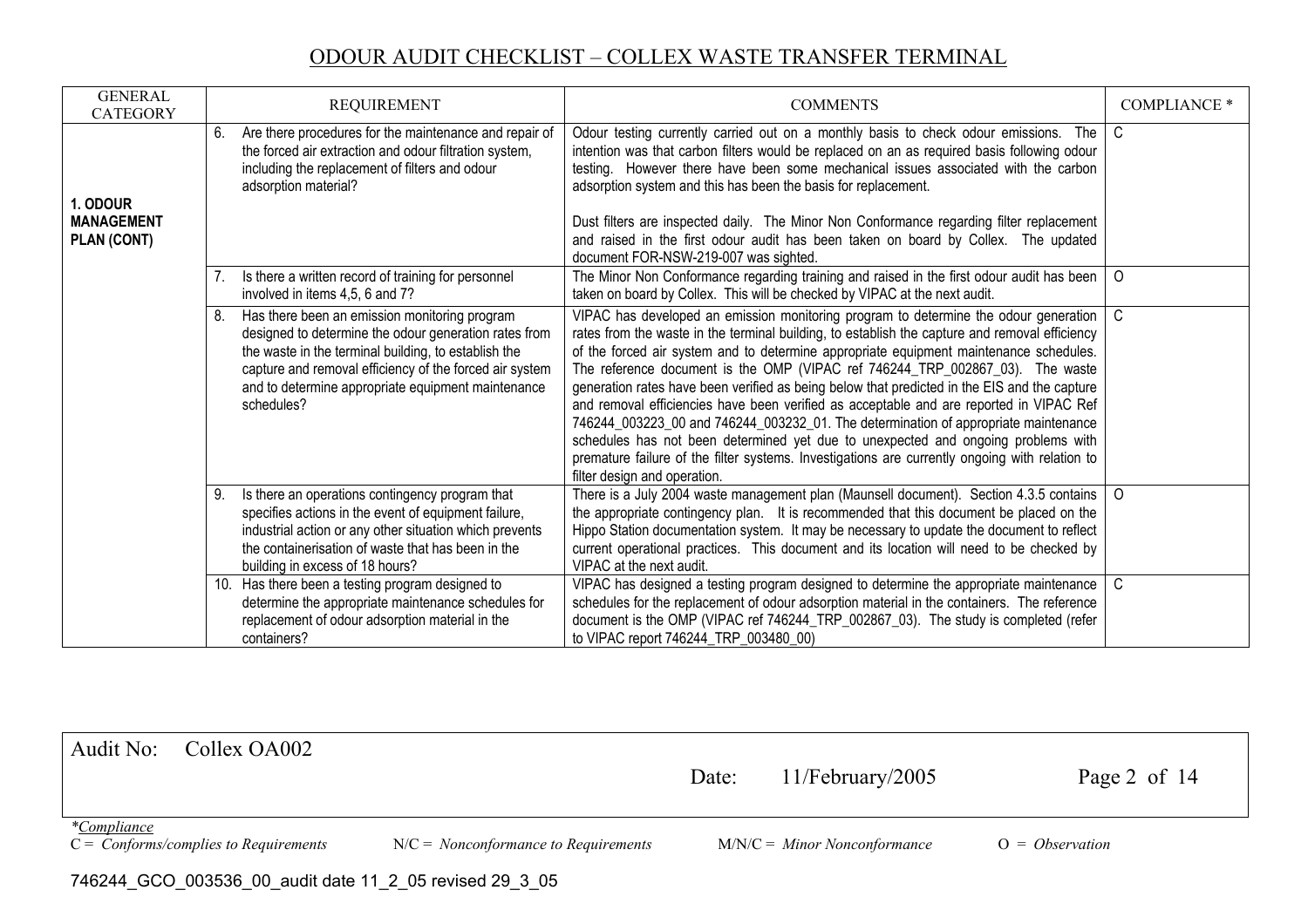| <b>GENERAL</b><br><b>CATEGORY</b>            | <b>REQUIREMENT</b>                                                                                                                                                                                                                     | <b>COMMENTS</b>                                                                                                                                                                                                                                                                                                                                                                                                                                                                                                                                                                                                           | <b>COMPLIANCE *</b> |
|----------------------------------------------|----------------------------------------------------------------------------------------------------------------------------------------------------------------------------------------------------------------------------------------|---------------------------------------------------------------------------------------------------------------------------------------------------------------------------------------------------------------------------------------------------------------------------------------------------------------------------------------------------------------------------------------------------------------------------------------------------------------------------------------------------------------------------------------------------------------------------------------------------------------------------|---------------------|
| 1. ODOUR<br><b>MANAGEMENT</b><br>PLAN (CONT) | 11. Is there a procedure for the maintenance and repair of<br>the odour adsorption and pressure relief vents (DG<br>has removed pressure relief vent requirement) of waste<br>containers?                                              | A Container Maintenance procedure exists and document PRO-NSW-219-012-2 is the $\mid$ C<br>reference. Following the results of the study on replacement of odour adsorption material<br>(refer to VIPAC report 746244_TRP_003480_00) for the containers, it may be an idea to<br>update this procedure. Access database controls the container filter replacement program<br>and Woodlawn administers this database. The Site Manager is responsible for the<br>replacement of the filters.<br>The manifest from Woodlawn identifies physically damaged containers.                                                       |                     |
|                                              | 12. Is there a community consultation program on odour?<br>Are there meeting minutes? Has there been a<br>community survey?                                                                                                            | This was not reviewed at the time of the second odour audit. This will need to be audited at   C<br>the next odour audit.                                                                                                                                                                                                                                                                                                                                                                                                                                                                                                 |                     |
|                                              | 13. Is the forced air extraction and odour system able to<br>operate in a proper and efficient manner under<br>continuous duty?                                                                                                        | Yes, but there continues to be problems with carbon adsorption filter banks that have failed<br>mechanically. Also the amount of dust is higher than estimated at the design stage. As a<br>result some of the dust filters are overloaded. Collex is studying various proposals to<br>address these issues. This will need to be reviewed at a later audit.                                                                                                                                                                                                                                                              | l C                 |
|                                              | 14. Is the forced extraction and odour filtration system able<br>to efficiently contain odours and dust within the building<br>and that before discharging through to atmosphere fine<br>particles and odours are removed efficiently? | Based on the latest audit and visual inspections at the time of the audit, there does not   N/C<br>appear to be any dust issues associated with the site.<br>There appears to be some odour emanating from the building despite that the forced<br>extraction and odour filtration system was operating at the time. It is possible that under<br>some wind conditions the air is able to pass through the building via the vent openings along<br>the edge of the building. It is suggested that Collex consider closing off two complete sides<br>(one long and one short) to determine if this alleviates the problem. |                     |
|                                              | 15. Is the forced air extraction and odour filtration operated<br>whenever there is waste in the building? If not,<br>produce records of non compliance, corrective actions<br>and evidence of follow up.                              | This is condition of the current environmental license. There is documentary evidence that $\mathcal C$<br>this is occurring.                                                                                                                                                                                                                                                                                                                                                                                                                                                                                             |                     |
|                                              | 16. Have results of any odour performance testing been<br>made available to the Community Consultative<br>Committee, the EPA, the Director General and be<br>made publicly available within 8 weeks of such testing                    | This was not reviewed at the time of the second odour audit. This will need to be audited at $\mid C$<br>the next odour audit.                                                                                                                                                                                                                                                                                                                                                                                                                                                                                            |                     |

| Audit No:<br>Collex OA002                            |                                                         | Date:                                  | $11/Fe$ bruary/2005            | Page $3$ of 14    |
|------------------------------------------------------|---------------------------------------------------------|----------------------------------------|--------------------------------|-------------------|
|                                                      |                                                         |                                        |                                |                   |
| <i>*Compliance</i>                                   |                                                         |                                        |                                |                   |
| $C = \text{Conforms}/\text{complex to Requirements}$ |                                                         | $N/C = Nonconformance$ to Requirements | $M/N/C =$ Minor Nonconformance | $O = Observation$ |
|                                                      | 746244_GCO_003536_00_audit date 11_2_05 revised 29_3_05 |                                        |                                |                   |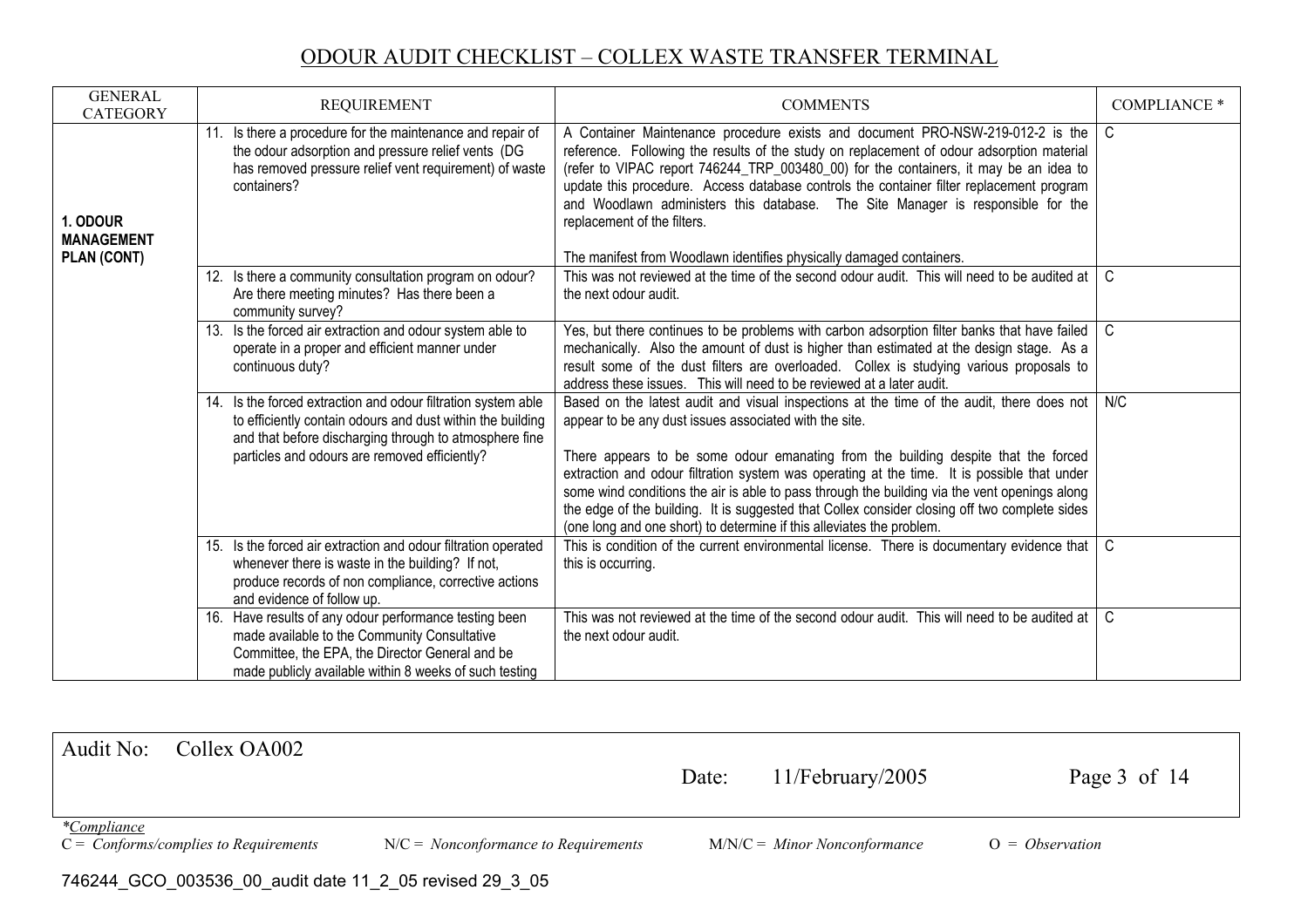| <b>GENERAL</b><br><b>CATEGORY</b> | <b>REQUIREMENT</b>                                                                                                                                                                                                                                                                           | <b>COMMENTS</b>                                                                                                                                                                                                                                                                                                             | <b>COMPLIANCE *</b> |
|-----------------------------------|----------------------------------------------------------------------------------------------------------------------------------------------------------------------------------------------------------------------------------------------------------------------------------------------|-----------------------------------------------------------------------------------------------------------------------------------------------------------------------------------------------------------------------------------------------------------------------------------------------------------------------------|---------------------|
|                                   | 17. Are all odour monitoring and management plans<br>available to the public on request? Have there been<br>any requests? If so, who?                                                                                                                                                        | Yes but there have not been any requests.                                                                                                                                                                                                                                                                                   | C                   |
| 1. ODOUR<br><b>MANAGEMENT</b>     | 18. Is any containerised waste exposed to the atmosphere<br>at site, except via a pressure release mechanism (DG<br>has removed pressure release requirement) and odour<br>filtration system? If not, produce records of non<br>compliance, corrective actions and evidence of follow<br>up. | No                                                                                                                                                                                                                                                                                                                          | C                   |
| PLAN (CONT)                       | 19. Has the design of the pressure release mechanism<br>(DG has removed this requirement) and odour filtration<br>system on the waste containers been approved by the<br>Director General?                                                                                                   | This audit action is complete and is no longer required to be answered, unless design $\mid$ C<br>changes are contemplated or effected on the design of the pressure release mechanism and<br>filtration system on the waste containers.                                                                                    |                     |
|                                   | 20. Is any containerised waste re-exposed to the<br>atmosphere at site except via the pressure release<br>mechanism and odour filtration system? If yes, produce<br>records of non compliance, corrective actions and<br>evidence of follow up.                                              | No                                                                                                                                                                                                                                                                                                                          | C                   |
|                                   | 21. Do the design parameters for the discharge points<br>meet the requirements of condition 84?                                                                                                                                                                                              | This audit action is complete and is no longer required to be answered, unless design<br>changes are contemplated or effected on the discharge points.                                                                                                                                                                      | $\overline{C}$      |
|                                   | 22. Have the measured discharges exceeded 1740 OU/m3<br>in testing regime? If yes, produce records of non<br>compliance, corrective actions and evidence of follow<br>up.                                                                                                                    | Stack testing carried out to date indicates that odour and particulates are removed efficiently   C<br>and that the measured discharges have remained below 1740 OU/m3 (VIPAC ref<br>746244 TRP 003232 01).                                                                                                                 |                     |
|                                   | 23. Have two odour impact assessments (ventilation<br>system operating and ventilation system not operating)<br>been submitted to the Director General and Auburn<br>Council within 30 days of the completion of testing?                                                                    | At this stage only one odour impact assessment has been carried out, for the ventilation $\mid$ C<br>system operating (VIPAC ref 746244_TRP_003329_00). Work is ongoing for the ventilation<br>system not operating. Collex informed us that the VIPAC document was issued within 30<br>days of receiving the VIPAC report. |                     |
|                                   | 24. Is there a meteorological station at site? Does it<br>provide the required meteorological parameters as<br>listed in condition 91?                                                                                                                                                       | Yes – this was confirmed by Eric Le Provost (Collex) and checked by a physical inspection of $\mid$ N/C<br>the weather station $-$ It is noted that there is a 30 minute time variation. This requires<br>immediate attention.                                                                                              |                     |

| Audit No:<br>Collex OA002                                                  |                                        | Date: | $11/Fe$ bruary/2005            | Page 4 of $14$    |  |
|----------------------------------------------------------------------------|----------------------------------------|-------|--------------------------------|-------------------|--|
|                                                                            |                                        |       |                                |                   |  |
| <i>*Compliance</i><br>$C = \text{Conforms}/\text{complex}$ to Requirements | $N/C = Nonconformance to Requirements$ |       | $M/N/C =$ Minor Nonconformance | $O = Observation$ |  |
| 746244_GCO_003536_00_audit date 11_2_05 revised 29_3_05                    |                                        |       |                                |                   |  |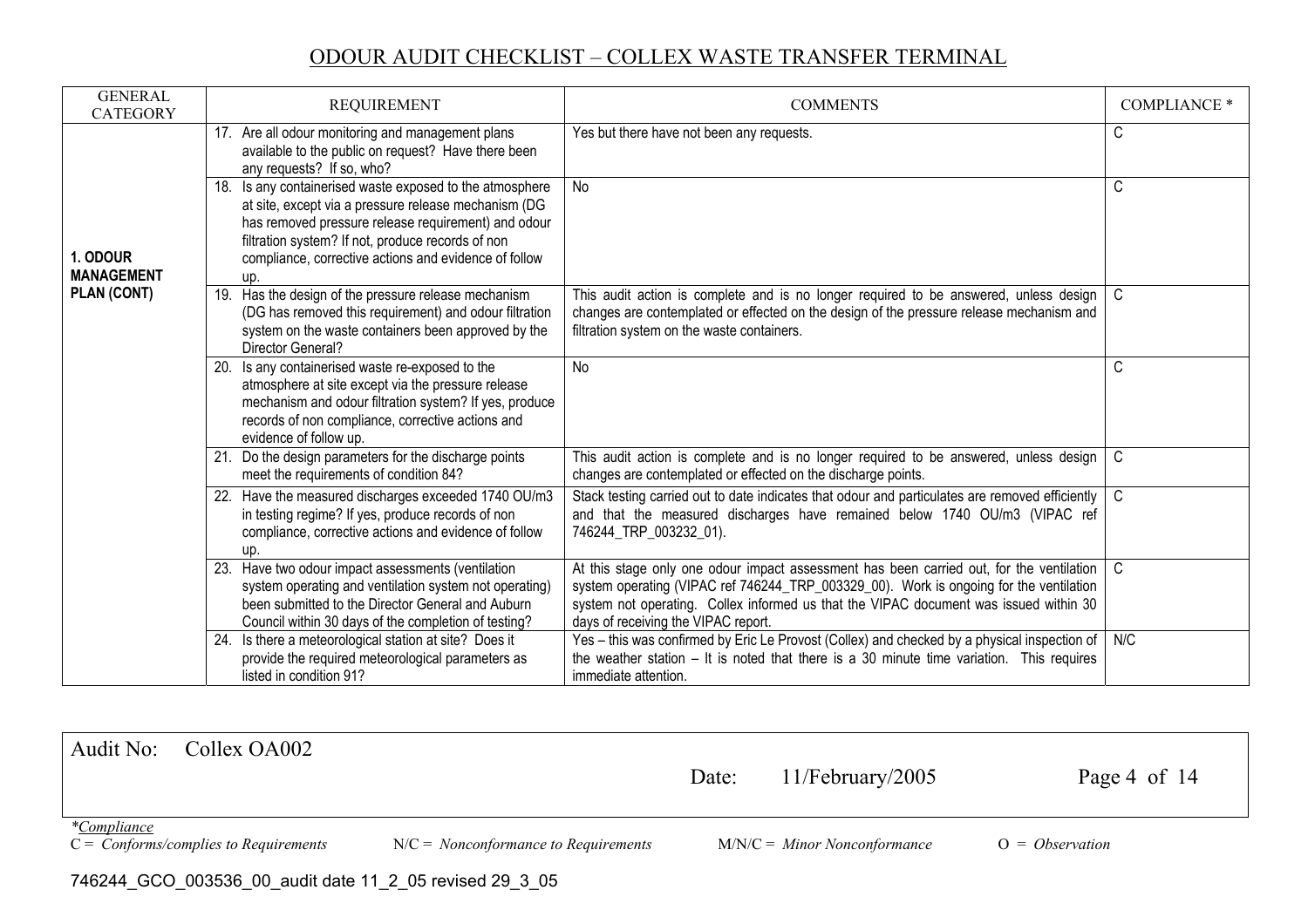| <b>GENERAL</b><br><b>CATEGORY</b>            | <b>REQUIREMENT</b>                                                                                                                                                                                                                                                                                              | <b>COMMENTS</b>                                                                                                                                                                                                                                                                                                                                                                                                                                                                                                                                                                       | <b>COMPLIANCE *</b> |
|----------------------------------------------|-----------------------------------------------------------------------------------------------------------------------------------------------------------------------------------------------------------------------------------------------------------------------------------------------------------------|---------------------------------------------------------------------------------------------------------------------------------------------------------------------------------------------------------------------------------------------------------------------------------------------------------------------------------------------------------------------------------------------------------------------------------------------------------------------------------------------------------------------------------------------------------------------------------------|---------------------|
|                                              | 25. Is there a Monitoring Data Management System?<br>Does it contain the following information? Automatic<br>weather data, odour emission rate data, estimate of<br>wast surface area on tipping floor, upset conditions<br>records, complaints register, weighbridge information<br>and compactor information. | The information is available but it is not collated within a central Monitoring Data<br>Management System. This item is under review by Collex. VIPAC have been informed that<br>Collex is considering using the Monitor Pro system to collate the information but a target<br>completion date has not been disclosed. This will be one of the subjects reviewed during the<br>next audit.                                                                                                                                                                                            | N/C                 |
| 1. ODOUR<br><b>MANAGEMENT</b><br>PLAN (CONT) | 26. Is the Standard Operating Procedure (SOP) contained<br>on page 11 of the OMP applied? Are operators aware<br>of this SOP? Are there training records?                                                                                                                                                       | It is accepted that the SOP on page 11 of the OMP does not reflect current operating   N/C<br>practices as the fan system is on continuously. However it is also apparent that current<br>operating practices do not reflect those that had been envisaged during the impact<br>assessment phase. It is recommended that an interim SOP be derived which embodies<br>current operating practices. The SOP should be refined until odour impacts are equal or<br>lower than those envisaged during the impact assessment phase. It is not acceptable to not<br>have a SOP.             |                     |
|                                              | 27. What maintenance schedule is being used on the<br>extraction system? Is there documentary evidence of<br>maintenance occurring?                                                                                                                                                                             | Yes there is a maintenance schedule for the extraction system. This is a daily activity and $\mid$ C<br>the Daily Terminal Building Filter Checklist (document FOR-NSW-219-007 is the reference).                                                                                                                                                                                                                                                                                                                                                                                     |                     |
|                                              | 28. What replacement schedule is being used for the<br>carbon filters on the extraction system? Is there<br>documentary evidence of this?                                                                                                                                                                       | The replacement schedule for the carbon filters on the extraction system is still under<br>investigation. However there has been a change already made as mechanical failure was<br>noticed on some of the carbon filters. Currently, there would be no changes in the filters<br>unless Collex staff notice any mechanical failure of the carbon filters, in which case these are<br>replaced on an as required basis. There was no register of the change out of carbon filters,<br>it is recommended that a register be established and maintained on the Hippo Station<br>system. | M/N/C               |
|                                              | 29. What replacement schedule is being used for the<br>carbon filters on the containers? Is there documentary<br>evidence of this?                                                                                                                                                                              | Collex uses an Access database and currently filters are being changed out every 6 weeks.<br>This is currently under review, but the Access database was presented.                                                                                                                                                                                                                                                                                                                                                                                                                   | C                   |

| Audit No:<br>Collex OA002                                           |                                        | Date: | $11/Fe$ bruary/2005            | Page 5 of 14      |  |  |
|---------------------------------------------------------------------|----------------------------------------|-------|--------------------------------|-------------------|--|--|
|                                                                     |                                        |       |                                |                   |  |  |
| *Compliance<br>$C = \text{Conforms}/\text{complex to Requirements}$ | $N/C = Nonconformance to Requirements$ |       | $M/N/C =$ Minor Nonconformance | $O = Observation$ |  |  |
| 746244_GCO_003536_00_audit date 11_2_05 revised 29_3_05             |                                        |       |                                |                   |  |  |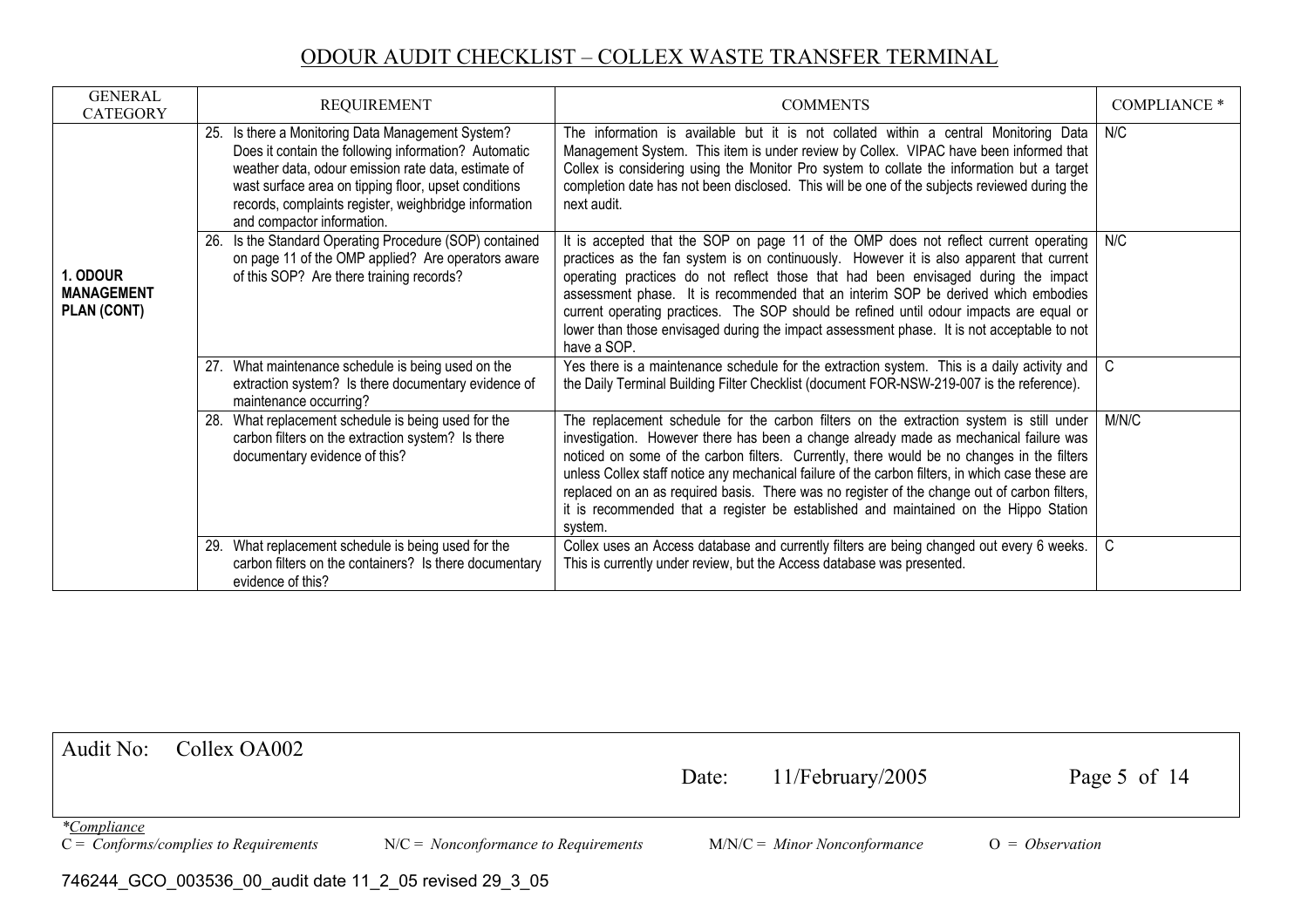| $\circ$<br>Sniff surveys to be<br>Temperature 20C, wind 12 kph, 165.5 deg (SSE), cloud cover 1 Okta<br>2. What are the current meteorological conditions? (wind<br>taken at different<br>speed, direction, cloud cover etc)<br>times of the day at a<br>Is odour detectable at the boundary? Mark up on<br>3.<br>Refer to attached sketch<br>variety of locations.<br>attached diagram.<br>Is odour detectable at the container stacks? Mark up<br>Refer to attached sketch<br>4.<br>Fill out new sheets for<br>on attached diagram.<br>each sniff survey.<br>Is odour detectable at the building boundary? Mark up<br>5.<br>Refer to attached sketch<br>on attached diagram.<br>Describe the odour<br>6. For each detected location do following six (6) steps:-<br>using the FIDOL<br>approach<br>Describe the likely main source:- Is it a) fugitive, b)<br>stack, c) containers, d) slug packers, e) waste truck, f)<br>F - Frequency<br>other source on site or g) other source off site?<br>I – Intensity<br>Describe the frequency of the odour: - Is it (C) Constant<br>8.<br>D - Duration<br>or (I) Intermittent?<br>See results over.<br>O - Offensiveness<br>9. Describe odour intensity (strength) at the location. | 2. SITE BOUNDARY<br><b>ODOUR SURVEY</b> | What time is it?                                    | 10th February 2005, 1510. It is noted that the system clock on the weather system is out by<br>about 30 minutes. This is critical for the consistent estimation of the meteorological<br>conditions for the purposes of odour complaint assessment. | N/C |
|---------------------------------------------------------------------------------------------------------------------------------------------------------------------------------------------------------------------------------------------------------------------------------------------------------------------------------------------------------------------------------------------------------------------------------------------------------------------------------------------------------------------------------------------------------------------------------------------------------------------------------------------------------------------------------------------------------------------------------------------------------------------------------------------------------------------------------------------------------------------------------------------------------------------------------------------------------------------------------------------------------------------------------------------------------------------------------------------------------------------------------------------------------------------------------------------------------------------------------|-----------------------------------------|-----------------------------------------------------|-----------------------------------------------------------------------------------------------------------------------------------------------------------------------------------------------------------------------------------------------------|-----|
|                                                                                                                                                                                                                                                                                                                                                                                                                                                                                                                                                                                                                                                                                                                                                                                                                                                                                                                                                                                                                                                                                                                                                                                                                                 |                                         |                                                     |                                                                                                                                                                                                                                                     |     |
|                                                                                                                                                                                                                                                                                                                                                                                                                                                                                                                                                                                                                                                                                                                                                                                                                                                                                                                                                                                                                                                                                                                                                                                                                                 |                                         |                                                     |                                                                                                                                                                                                                                                     |     |
|                                                                                                                                                                                                                                                                                                                                                                                                                                                                                                                                                                                                                                                                                                                                                                                                                                                                                                                                                                                                                                                                                                                                                                                                                                 |                                         |                                                     |                                                                                                                                                                                                                                                     |     |
|                                                                                                                                                                                                                                                                                                                                                                                                                                                                                                                                                                                                                                                                                                                                                                                                                                                                                                                                                                                                                                                                                                                                                                                                                                 |                                         |                                                     |                                                                                                                                                                                                                                                     |     |
|                                                                                                                                                                                                                                                                                                                                                                                                                                                                                                                                                                                                                                                                                                                                                                                                                                                                                                                                                                                                                                                                                                                                                                                                                                 |                                         |                                                     |                                                                                                                                                                                                                                                     |     |
|                                                                                                                                                                                                                                                                                                                                                                                                                                                                                                                                                                                                                                                                                                                                                                                                                                                                                                                                                                                                                                                                                                                                                                                                                                 |                                         |                                                     |                                                                                                                                                                                                                                                     |     |
|                                                                                                                                                                                                                                                                                                                                                                                                                                                                                                                                                                                                                                                                                                                                                                                                                                                                                                                                                                                                                                                                                                                                                                                                                                 |                                         |                                                     |                                                                                                                                                                                                                                                     |     |
|                                                                                                                                                                                                                                                                                                                                                                                                                                                                                                                                                                                                                                                                                                                                                                                                                                                                                                                                                                                                                                                                                                                                                                                                                                 |                                         |                                                     |                                                                                                                                                                                                                                                     |     |
|                                                                                                                                                                                                                                                                                                                                                                                                                                                                                                                                                                                                                                                                                                                                                                                                                                                                                                                                                                                                                                                                                                                                                                                                                                 |                                         |                                                     |                                                                                                                                                                                                                                                     |     |
|                                                                                                                                                                                                                                                                                                                                                                                                                                                                                                                                                                                                                                                                                                                                                                                                                                                                                                                                                                                                                                                                                                                                                                                                                                 |                                         |                                                     |                                                                                                                                                                                                                                                     |     |
|                                                                                                                                                                                                                                                                                                                                                                                                                                                                                                                                                                                                                                                                                                                                                                                                                                                                                                                                                                                                                                                                                                                                                                                                                                 |                                         |                                                     |                                                                                                                                                                                                                                                     |     |
|                                                                                                                                                                                                                                                                                                                                                                                                                                                                                                                                                                                                                                                                                                                                                                                                                                                                                                                                                                                                                                                                                                                                                                                                                                 |                                         |                                                     |                                                                                                                                                                                                                                                     |     |
|                                                                                                                                                                                                                                                                                                                                                                                                                                                                                                                                                                                                                                                                                                                                                                                                                                                                                                                                                                                                                                                                                                                                                                                                                                 |                                         |                                                     |                                                                                                                                                                                                                                                     |     |
|                                                                                                                                                                                                                                                                                                                                                                                                                                                                                                                                                                                                                                                                                                                                                                                                                                                                                                                                                                                                                                                                                                                                                                                                                                 | $L -$ Location                          | Firstly rank between A) and B). If B is chosen than |                                                                                                                                                                                                                                                     |     |
| rank between 1 to 5 for odour intensity where 5 is                                                                                                                                                                                                                                                                                                                                                                                                                                                                                                                                                                                                                                                                                                                                                                                                                                                                                                                                                                                                                                                                                                                                                                              |                                         |                                                     |                                                                                                                                                                                                                                                     |     |
| highest and represents a Very Strong odour)                                                                                                                                                                                                                                                                                                                                                                                                                                                                                                                                                                                                                                                                                                                                                                                                                                                                                                                                                                                                                                                                                                                                                                                     |                                         |                                                     |                                                                                                                                                                                                                                                     |     |
| 10. Describe the duration of the odour impact:- Is it (C)                                                                                                                                                                                                                                                                                                                                                                                                                                                                                                                                                                                                                                                                                                                                                                                                                                                                                                                                                                                                                                                                                                                                                                       |                                         |                                                     |                                                                                                                                                                                                                                                     |     |
| Continuous, (N) Night time, (M) Morning,                                                                                                                                                                                                                                                                                                                                                                                                                                                                                                                                                                                                                                                                                                                                                                                                                                                                                                                                                                                                                                                                                                                                                                                        |                                         |                                                     |                                                                                                                                                                                                                                                     |     |
| 11. Describe odour offensiveness at the location. Rank                                                                                                                                                                                                                                                                                                                                                                                                                                                                                                                                                                                                                                                                                                                                                                                                                                                                                                                                                                                                                                                                                                                                                                          |                                         |                                                     |                                                                                                                                                                                                                                                     |     |
| between 1 to 5 for odour offensiveness where 5 is the                                                                                                                                                                                                                                                                                                                                                                                                                                                                                                                                                                                                                                                                                                                                                                                                                                                                                                                                                                                                                                                                                                                                                                           |                                         |                                                     |                                                                                                                                                                                                                                                     |     |
| highest and represents a Extremely Annoying odour                                                                                                                                                                                                                                                                                                                                                                                                                                                                                                                                                                                                                                                                                                                                                                                                                                                                                                                                                                                                                                                                                                                                                                               |                                         |                                                     |                                                                                                                                                                                                                                                     |     |
| 12. Describe the location of the impact::- Collex site,                                                                                                                                                                                                                                                                                                                                                                                                                                                                                                                                                                                                                                                                                                                                                                                                                                                                                                                                                                                                                                                                                                                                                                         |                                         |                                                     |                                                                                                                                                                                                                                                     |     |
| commercial or residential                                                                                                                                                                                                                                                                                                                                                                                                                                                                                                                                                                                                                                                                                                                                                                                                                                                                                                                                                                                                                                                                                                                                                                                                       |                                         |                                                     |                                                                                                                                                                                                                                                     |     |
| Odour Intensity – A) Just detectable and B) Detectable and Recognt<br>Comments                                                                                                                                                                                                                                                                                                                                                                                                                                                                                                                                                                                                                                                                                                                                                                                                                                                                                                                                                                                                                                                                                                                                                  |                                         |                                                     |                                                                                                                                                                                                                                                     |     |
| Odour Offensiveness - 1) Not Annoying, 2) Slightly Annoying, 3) Annoying, 4) Very Annoying and 5) Extremely Annoying (normally associated with physical<br>symptoms)                                                                                                                                                                                                                                                                                                                                                                                                                                                                                                                                                                                                                                                                                                                                                                                                                                                                                                                                                                                                                                                            |                                         |                                                     |                                                                                                                                                                                                                                                     |     |

| Audit No:<br>Collex OA002                                                  |                                        | Date: | $11/Fe$ bruary/2005            | Page 6 of 14      |
|----------------------------------------------------------------------------|----------------------------------------|-------|--------------------------------|-------------------|
| <i>*Compliance</i><br>$C = \text{Conforms}/\text{complex to Requirements}$ | $N/C = Nonconformance to Requirements$ |       | $M/N/C =$ Minor Nonconformance | $O = Observation$ |

746244\_GCO\_003536\_00\_audit date 11\_2\_05 revised 29\_3\_05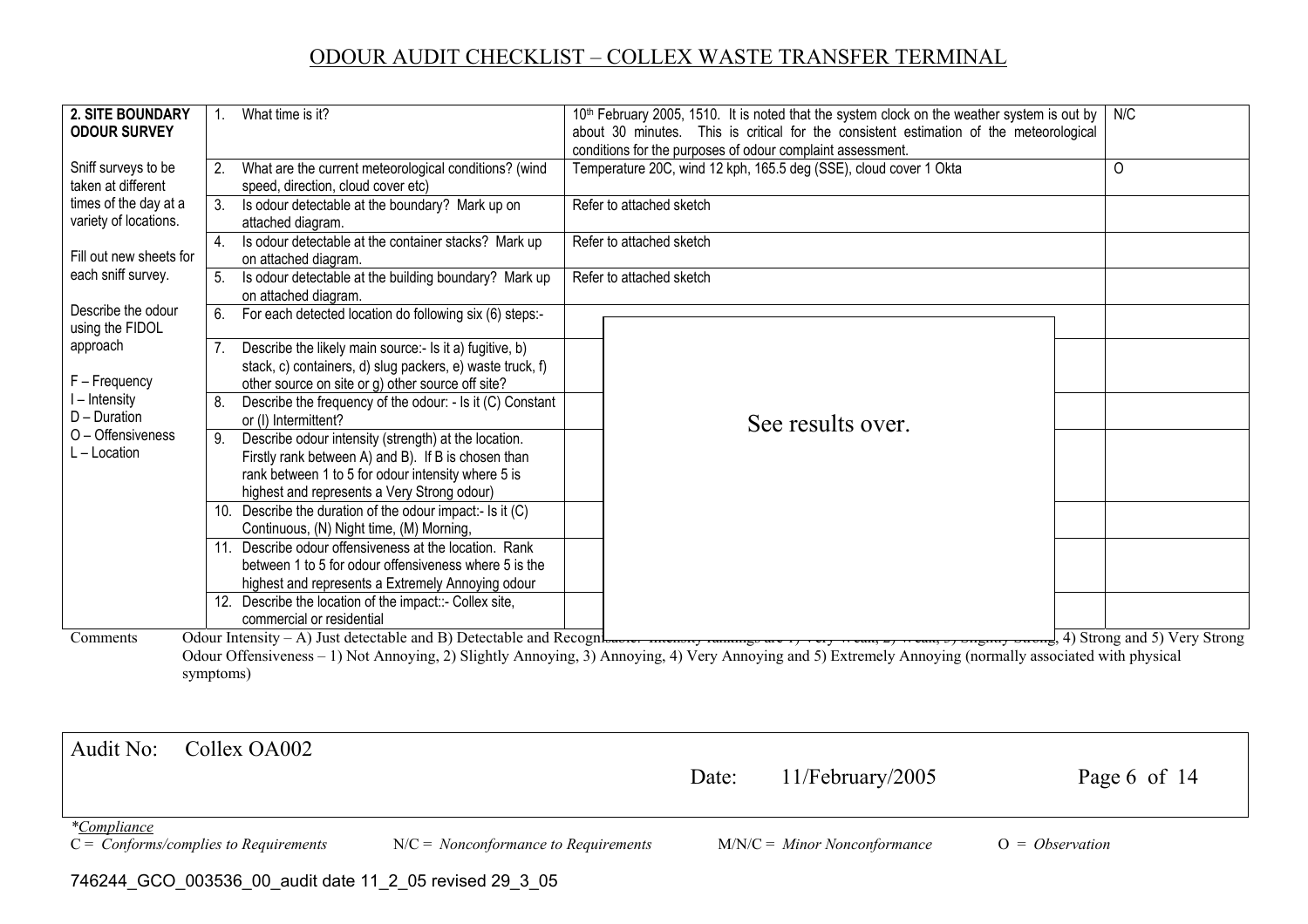

Audit No: Collex OA002 Date: 11/February/2005 Page 7 of 14 *\*Compliance* C = *Conforms/complies to Requirements* N/C = *Nonconformance to Requirements* M/N/C = *Minor Nonconformance* O = *Observation*  746244\_GCO\_003536\_00\_audit date 11\_2\_05 revised 29\_3\_05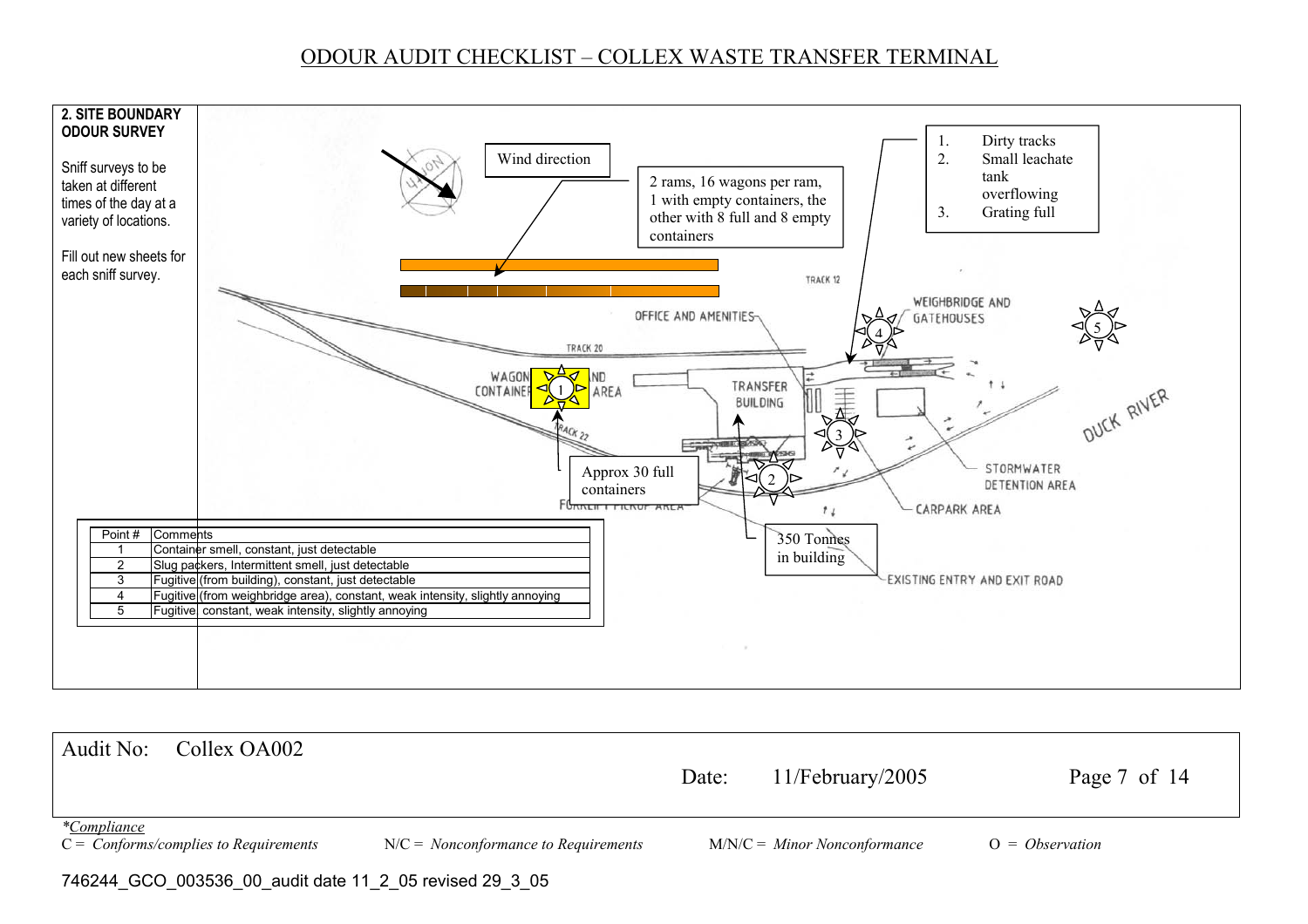| <b>2. SITE BOUNDARY</b><br><b>ODOUR SURVEY</b>                                                                                                                                                                                                                                                                                                                                                                                                                                                                                                                                                                       |  | 13. What time is it?                                                                                                                                                                                                 | 11 <sup>th</sup> February 2005, 1600. It is noted that the system clock on the weather system is out by<br>about 30 minutes. This is critical for the consistent estimation of the meteorological<br>conditions for the purposes of odour complaint assessment | N/C      |  |  |
|----------------------------------------------------------------------------------------------------------------------------------------------------------------------------------------------------------------------------------------------------------------------------------------------------------------------------------------------------------------------------------------------------------------------------------------------------------------------------------------------------------------------------------------------------------------------------------------------------------------------|--|----------------------------------------------------------------------------------------------------------------------------------------------------------------------------------------------------------------------|----------------------------------------------------------------------------------------------------------------------------------------------------------------------------------------------------------------------------------------------------------------|----------|--|--|
| Sniff surveys to be<br>taken at different                                                                                                                                                                                                                                                                                                                                                                                                                                                                                                                                                                            |  | 14. What are the current meteorological conditions? (wind<br>speed, direction, cloud cover etc)                                                                                                                      | Temperature 24C, wind 20 kph, 92 deg (SSE), solar radiation 491 W/m2, cloud cover 1 Okta                                                                                                                                                                       | $\Omega$ |  |  |
| times of the day at a<br>variety of locations.                                                                                                                                                                                                                                                                                                                                                                                                                                                                                                                                                                       |  | 15. Is odour detectable at the boundary? Mark up on<br>attached diagram.                                                                                                                                             |                                                                                                                                                                                                                                                                |          |  |  |
| Fill out new sheets for                                                                                                                                                                                                                                                                                                                                                                                                                                                                                                                                                                                              |  | 16. Is odour detectable at the container stacks? Mark up<br>on attached diagram.                                                                                                                                     |                                                                                                                                                                                                                                                                |          |  |  |
| each sniff survey.                                                                                                                                                                                                                                                                                                                                                                                                                                                                                                                                                                                                   |  | 17. Is odour detectable at the building boundary? Mark up<br>on attached diagram.                                                                                                                                    |                                                                                                                                                                                                                                                                |          |  |  |
| Describe the odour<br>using the FIDOL                                                                                                                                                                                                                                                                                                                                                                                                                                                                                                                                                                                |  | 18. For each detected location do following six (6) steps:-                                                                                                                                                          |                                                                                                                                                                                                                                                                |          |  |  |
| approach<br>F - Frequency                                                                                                                                                                                                                                                                                                                                                                                                                                                                                                                                                                                            |  | 19. Describe the likely main source:- Is it a) fugitive, b)<br>stack, c) containers, d) slug packers, e) waste truck, f)<br>other source on site or g) other source off site?                                        | See results over.                                                                                                                                                                                                                                              |          |  |  |
| l – Intensity<br>D - Duration                                                                                                                                                                                                                                                                                                                                                                                                                                                                                                                                                                                        |  | 20. Describe the frequency of the odour: - Is it (C) Constant<br>or (I) Intermittent?                                                                                                                                |                                                                                                                                                                                                                                                                |          |  |  |
| O - Offensiveness<br>L - Location                                                                                                                                                                                                                                                                                                                                                                                                                                                                                                                                                                                    |  | 21. Describe odour intensity (strength) at the location.<br>Firstly rank between A) and B). If B is chosen than<br>rank between 1 to 5 for odour intensity where 5 is<br>highest and represents a Very Strong odour) |                                                                                                                                                                                                                                                                |          |  |  |
|                                                                                                                                                                                                                                                                                                                                                                                                                                                                                                                                                                                                                      |  | 22. Describe the duration of the odour impact:- Is it (C)<br>Continuous, (N) Night time, (M) Morning,                                                                                                                |                                                                                                                                                                                                                                                                |          |  |  |
|                                                                                                                                                                                                                                                                                                                                                                                                                                                                                                                                                                                                                      |  | 23. Describe odour offensiveness at the location. Rank<br>between 1 to 5 for odour offensiveness where 5 is the<br>highest and represents a Extremely Annoying odour                                                 |                                                                                                                                                                                                                                                                |          |  |  |
|                                                                                                                                                                                                                                                                                                                                                                                                                                                                                                                                                                                                                      |  | 24. Describe the location of the impact::- Collex site,<br>commercial or residential                                                                                                                                 |                                                                                                                                                                                                                                                                |          |  |  |
| Odour Intensity - A) Just detectable and B) Detectable and Recognisable. Intensity rankings are 1) Very Weak, 2) Weak, 3) Slightly Strong, 4) Strong and 5) Very Strong<br>Comments<br>$\mathcal{O}(\mathcal{C}_{n+1}, \mathcal{C}_{n+1})$ and $\mathcal{O}(\mathcal{C}_{n+1}, \mathcal{C}_{n+1}, \mathcal{C}_{n+1}, \mathcal{C}_{n+1}, \mathcal{C}_{n+1}, \mathcal{C}_{n+1}, \mathcal{C}_{n+1}, \mathcal{C}_{n+1}, \mathcal{C}_{n+1}, \mathcal{C}_{n+1}, \mathcal{C}_{n+1}, \mathcal{C}_{n+1}, \mathcal{C}_{n+1}, \mathcal{C}_{n+1}, \mathcal{C}_{n+1}, \mathcal{C}_{n+1}, \mathcal{C}_{n+1}, \mathcal{C}_{n+1}, \$ |  |                                                                                                                                                                                                                      |                                                                                                                                                                                                                                                                |          |  |  |

Odour Offensiveness – 1) Not Annoying, 2) Slightly Annoying, 3) Annoying, 4) Very Annoying and 5) Extremely Annoying (normally associated with physical symptoms)

| Collex OA002<br>Audit No:                                                  |                                        | Date: | $11/Fe$ bruary/2005            | Page 8 of 14      |
|----------------------------------------------------------------------------|----------------------------------------|-------|--------------------------------|-------------------|
| <i>*Compliance</i><br>$C = \text{Conforms}/\text{complex to Requirements}$ | $N/C = Nonconformance to Requirements$ |       | $M/N/C =$ Minor Nonconformance | $O = Observation$ |

746244\_GCO\_003536\_00\_audit date 11\_2\_05 revised 29\_3\_05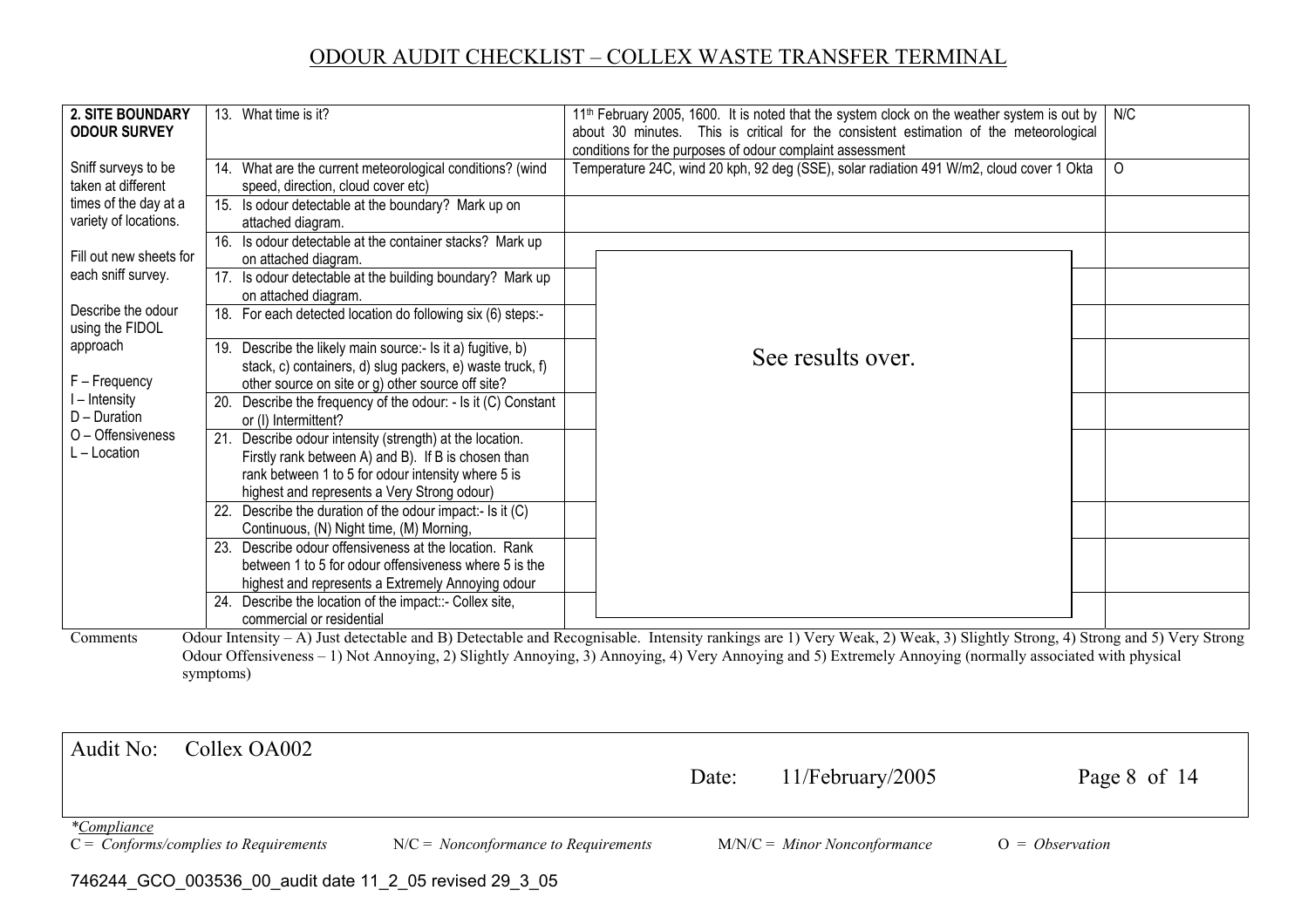

Audit No: Collex OA002 Date: 11/February/2005 Page 9 of 14 *\*Compliance* C = *Conforms/complies to Requirements* N/C = *Nonconformance to Requirements* M/N/C = *Minor Nonconformance* O = *Observation*  746244\_GCO\_003536\_00\_audit date 11\_2\_05 revised 29\_3\_05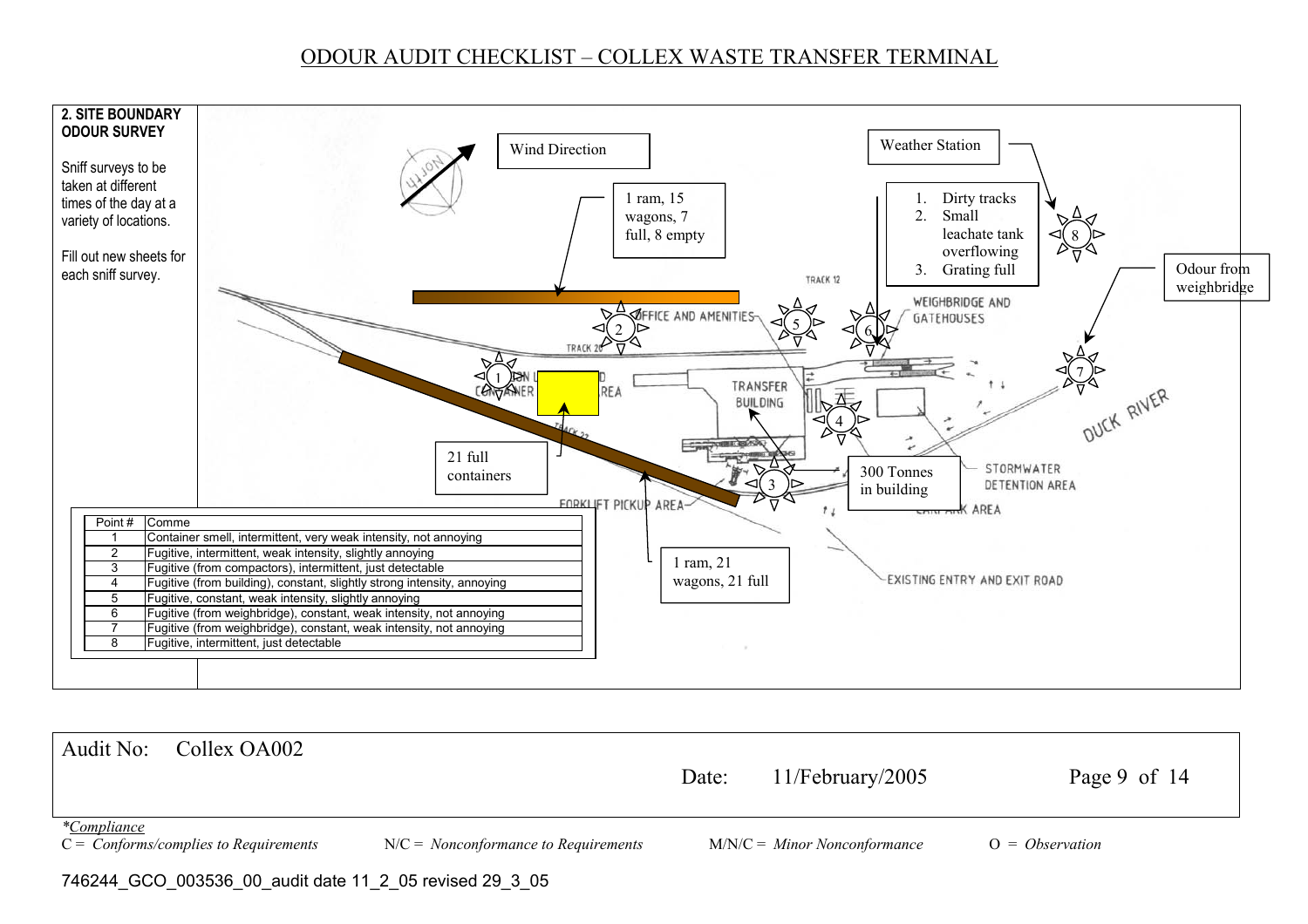| 3. REVIEW OF<br><b>COMPLAINTS</b><br><b>REGISTER</b> |    | Is there a central location for the complaints register?           | Yes - The Pollution Complaints Register is located in the Site Manager's office. It is noted<br>that the "Pollution Complaints Form" is not contained within the Hippo Station system. The<br>register is a hard copy folder and contains completed pollution Complaints Forms.                                                                                                                                                                                                                                                                                                                                                                                                                                                                                                                                                                            | C   |
|------------------------------------------------------|----|--------------------------------------------------------------------|------------------------------------------------------------------------------------------------------------------------------------------------------------------------------------------------------------------------------------------------------------------------------------------------------------------------------------------------------------------------------------------------------------------------------------------------------------------------------------------------------------------------------------------------------------------------------------------------------------------------------------------------------------------------------------------------------------------------------------------------------------------------------------------------------------------------------------------------------------|-----|
| Dec 04 to Feb 05                                     | 2. | Who ensures that the complaints are registered and<br>followed up? | The Site Manager. There is evidence that the Site Manager has registered all received<br>complaints however it would appear that the dialogue between Manildra (the only<br>complainant) and Collex has broken down. None of the received complaints have been<br>followed up.                                                                                                                                                                                                                                                                                                                                                                                                                                                                                                                                                                             | N/C |
|                                                      | 3. | Have there been any complaints?                                    | Yes Four odour complaints were received between 1 <sup>st</sup> January 2005 and 10 <sup>th</sup> February 2005<br>(date of odour audit). All complaints were from Manildra Sugar and are typically received by<br>Collex some time after the alleged time of the complaint. There have been no complaints<br>which have originated from EPA It is noted that Manildra Sugar was not notified of any<br>Collex action.<br>It is highly recommended that Collex takes the initiative and instigate the resumption of<br>dialogue with Manildra management.                                                                                                                                                                                                                                                                                                  | N/C |
|                                                      | 4. | What actions have been taken?                                      | Collex Site Manager and Manildra Site Manager do not appear to have been able to have<br>meaningful dialogues. It is recommended that Collex take the initiatives to resolve these<br>complaints.<br>Collex staff determines what weather conditions existed at the time of the complaint but this<br>information is now recorded in the complaints register there should be a conclusion as to the<br>possibility or otherwise of the complaint. This and other information should be recorded such<br>that corrective measures can be instigated.<br>Other specific actions undertaken include:-<br>Site Manager responds to complaints by walking around the site to try and<br>determine possible causes.<br>Increased use of neutraliser around the compactor pit area.<br>Review of cleaning practices.<br>Use of neutralisers on stored containers. | N/C |

| Audit No:                                                                  | Collex OA002 |                                        | Date: | $11/Fe$ bruary/2005            | Page 10 of $14$   |  |
|----------------------------------------------------------------------------|--------------|----------------------------------------|-------|--------------------------------|-------------------|--|
| <i>*Compliance</i><br>$C = \text{Conforms}/\text{complex}$ to Requirements |              | $N/C = Nonconformance$ to Requirements |       | $M/N/C =$ Minor Nonconformance | $O = Observation$ |  |
| 746244 GCO 003536 00 audit date 11 2 05 revised 29 3 05                    |              |                                        |       |                                |                   |  |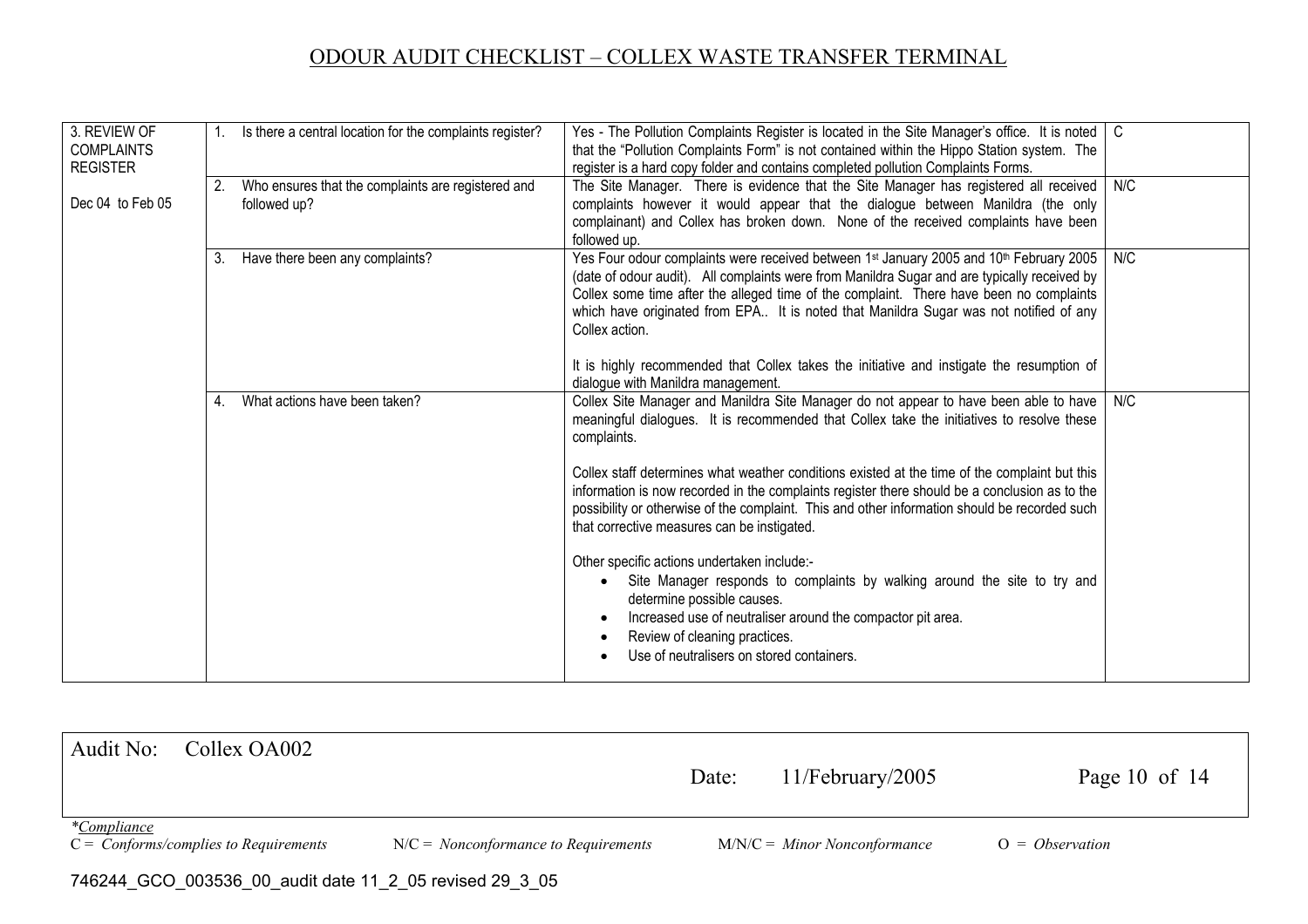| 4. DISCUSSIONS<br>WITH                                       |    | How frequently do you detect nuisance odour?                                                                                            | 2 to 3 times per week                                                                                                                                                                                                                                                                                                                                                                                                                                                                                                                                                                                                                                                                                                                                                                                                                                   |  |
|--------------------------------------------------------------|----|-----------------------------------------------------------------------------------------------------------------------------------------|---------------------------------------------------------------------------------------------------------------------------------------------------------------------------------------------------------------------------------------------------------------------------------------------------------------------------------------------------------------------------------------------------------------------------------------------------------------------------------------------------------------------------------------------------------------------------------------------------------------------------------------------------------------------------------------------------------------------------------------------------------------------------------------------------------------------------------------------------------|--|
| COMPLAINANT<br>Carl Ross from<br>Manildra and other<br>staff | 2. | What time of the day do you detect nuisance odours?                                                                                     | Perhaps more in the morning. Activities associated with the odour include:- when the loader<br>is moving containers around, when some trucks arrive (the comment was made that some<br>trucks smell a lot worse than other), when loads are being discharged into the building.<br>Jack thought that Saturdays was worse than other days.<br>Josh thought that dumping activities within the CWTT was the biggest impact.                                                                                                                                                                                                                                                                                                                                                                                                                               |  |
|                                                              | 3. | Do you know which direction the odour comes from?                                                                                       | In the evening time, smell can come from train, at other times from the building. The smell<br>appears stronger on the eastern end of the Collex operation.                                                                                                                                                                                                                                                                                                                                                                                                                                                                                                                                                                                                                                                                                             |  |
|                                                              |    | 4. How would you describe the odour?                                                                                                    | Garbage smell                                                                                                                                                                                                                                                                                                                                                                                                                                                                                                                                                                                                                                                                                                                                                                                                                                           |  |
|                                                              | 5. | How long does the odour last when you detect it?                                                                                        | Typically for 1 to 1.5 hours                                                                                                                                                                                                                                                                                                                                                                                                                                                                                                                                                                                                                                                                                                                                                                                                                            |  |
|                                                              | 6. | Do you know what causes the odour? If it is Collex -<br>do you know if there are any activities that coincide<br>with detectable odour? | Definitely Collex, but apart from comments in point 2, the interviewees did not seem to think<br>that there was a set pattern.                                                                                                                                                                                                                                                                                                                                                                                                                                                                                                                                                                                                                                                                                                                          |  |
|                                                              |    | Other comments                                                                                                                          | Manildra staff is concerned with the impact of the odour on food quality and on personnel.<br>Manildra have instituted a rating system of 1 to 5 (very similar to that used for the odour<br>audit). It is generally recognised that ratings are 1 to 2 (which on a standard odour scale<br>would relate to Not Annoying and Slightly Annoying). Carl Ross is concerned that the<br>current vehicles per day is roughly 100 but that it will grow to 200 vehicles per day.<br>Manildra operates 5am to 6pm Monday to Friday. In summer they also operate 4am to noon<br>every Saturday. In winter they operate for 1 in 3 Saturdays.<br>There was little odour coming from the Manildra operations, only minor (scale 1)<br>fermentation was noticeable.<br>There was no odour coming from Collex operations at the time of the site visit at Manildra. |  |

| Audit No:                                               | Collex OA002                                         |                                        | Date: | $11/Fe$ bruary/2005            | Page 11 of $14$   |  |  |
|---------------------------------------------------------|------------------------------------------------------|----------------------------------------|-------|--------------------------------|-------------------|--|--|
| <i>*Compliance</i>                                      | $C = \text{Conforms}/\text{complex to Requirements}$ | $N/C = Nonconformance$ to Requirements |       | $M/N/C =$ Minor Nonconformance | $O = Observation$ |  |  |
| 746244_GCO_003536_00_audit date 11_2_05 revised 29_3_05 |                                                      |                                        |       |                                |                   |  |  |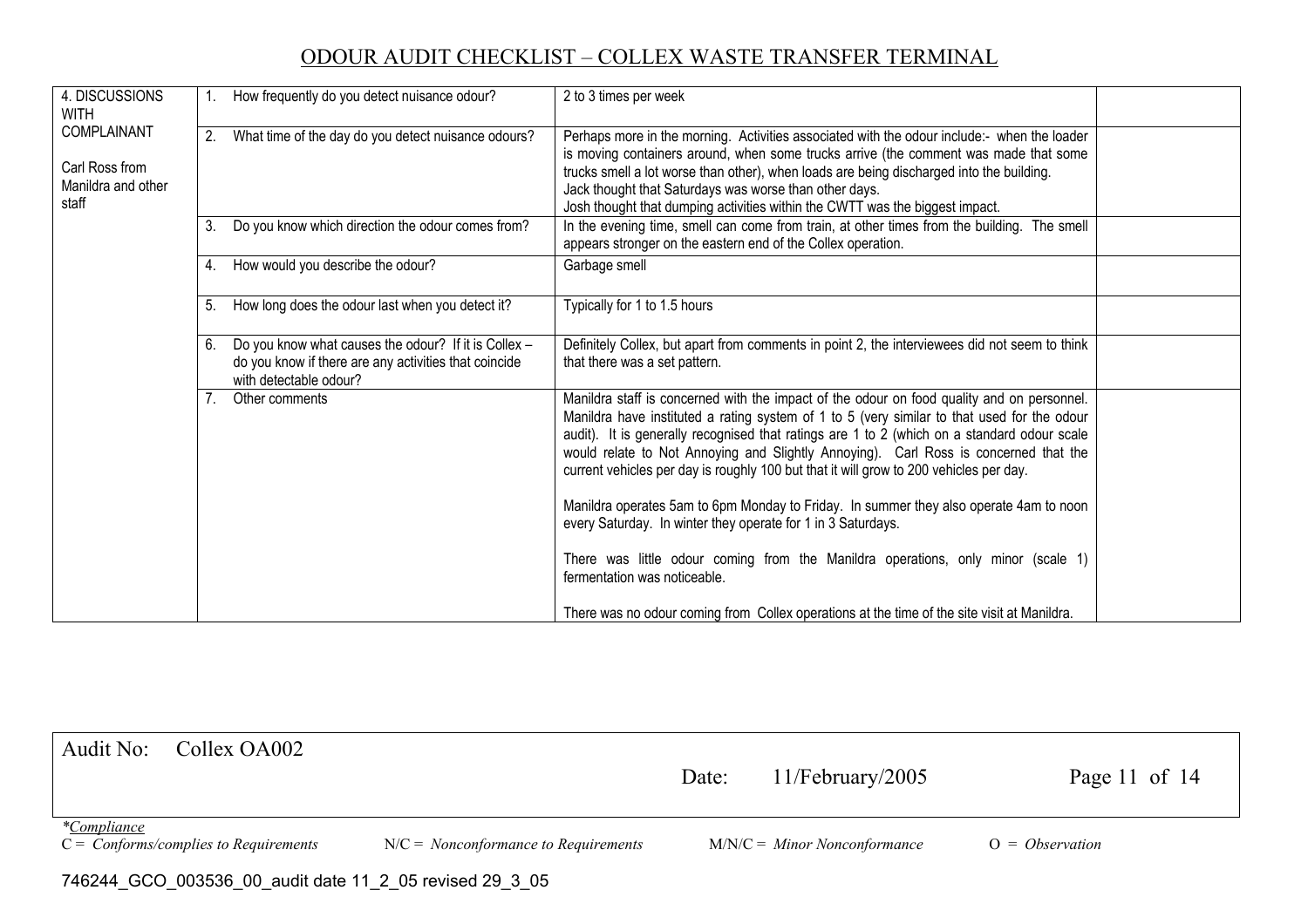| 5. IDENTIFICATION<br>OF ANY AREAS OF                     |    | Inspect fans. Are they all working? What pressure<br>drop is showing on dial?                          | This part of the audit was not performed. This will need to be done at the next audit.                                                                                                                                                                                                                                                                                                                                                                                                                                                                                                                                                                                                                                                                                                                                                                                                                                                                                                        |              |
|----------------------------------------------------------|----|--------------------------------------------------------------------------------------------------------|-----------------------------------------------------------------------------------------------------------------------------------------------------------------------------------------------------------------------------------------------------------------------------------------------------------------------------------------------------------------------------------------------------------------------------------------------------------------------------------------------------------------------------------------------------------------------------------------------------------------------------------------------------------------------------------------------------------------------------------------------------------------------------------------------------------------------------------------------------------------------------------------------------------------------------------------------------------------------------------------------|--------------|
| THE OPERATION<br>THAT HAVE THE                           | 2. | Inspect dust filters. Is there excessive dust build up?<br>Are the filters intact?                     | This part of the audit was not performed. This will need to be done at the next audit.                                                                                                                                                                                                                                                                                                                                                                                                                                                                                                                                                                                                                                                                                                                                                                                                                                                                                                        |              |
| POTENTIAL TO<br><b>CREATE AN</b><br><b>ENVIRONMENTAL</b> | 3. | Inspect carbon filters. Are the filters correctly<br>assembled? Is there any degradation?              | This part of the audit was not performed. This will need to be done at the next audit.                                                                                                                                                                                                                                                                                                                                                                                                                                                                                                                                                                                                                                                                                                                                                                                                                                                                                                        |              |
| <b>IMPACT IN TERMS</b><br>OF ODOUR                       | 4. | Check number of stacked containers. Ensure that<br>there are not too many full containers on the site. | 10 <sup>th</sup> February 2005, 1510 pm, there were 38 full containers on the site.<br>11 <sup>th</sup> February 2005, 1600 pm, there were 49 full containers on the site.<br>The EIS assumed that no full containers would remain on the site within a 24 hour period (ie.<br>all full containers would be shipped to Woodlawn every day).                                                                                                                                                                                                                                                                                                                                                                                                                                                                                                                                                                                                                                                   | $\Omega$     |
|                                                          | 5. | Check full container stacks and containers. Are the<br>seals working? Are carbon filters in place?     | A number of containers were inspected. Seals appear to be working fine. There were<br>carbon filters in all containers checked. Some odour was noted to be emanating from some<br>of the carbon filters on containers. Some of the filters appeared to be soaked (possibly<br>leachate), if that is the case then they would have no remaining useful life. It is understood<br>that there have been some issues with the compacters loading the containers up to and<br>including the carbon filter and that this is causing some loading problems. It is suggested<br>that inspections be carried out on a regular basis and that odour emanating from vents be<br>checked for. If odour is detected and the filter appears to be not performing, then it should<br>be replaced. A Standard Operating Procedure for such an activity should be put in place.<br>Given the large number of full containers on the premises, we are of the opinion that this<br>requires immediate attention. | $\circ$      |
|                                                          | 6. | Are empty containers clean? Is there any odour<br>detectable?                                          | The empty containers are reasonably clean but there appears to be some leachate in some<br>of the containers. We were informed that Collex were investigating the use of an absorptive<br>material to use on empty containers to soak up any remaining leachate. In general, the<br>faces of empty containers were not clean enough. We are informed that cleaning of the<br>containers is Woodlawn's responsibility and that steps were being taken to improve the<br>cleaning. This will need to be checked next audit.<br>Some faint odour is detectable from clean containers and the current situation can be<br>improved upon.                                                                                                                                                                                                                                                                                                                                                          | $\mathbf{0}$ |

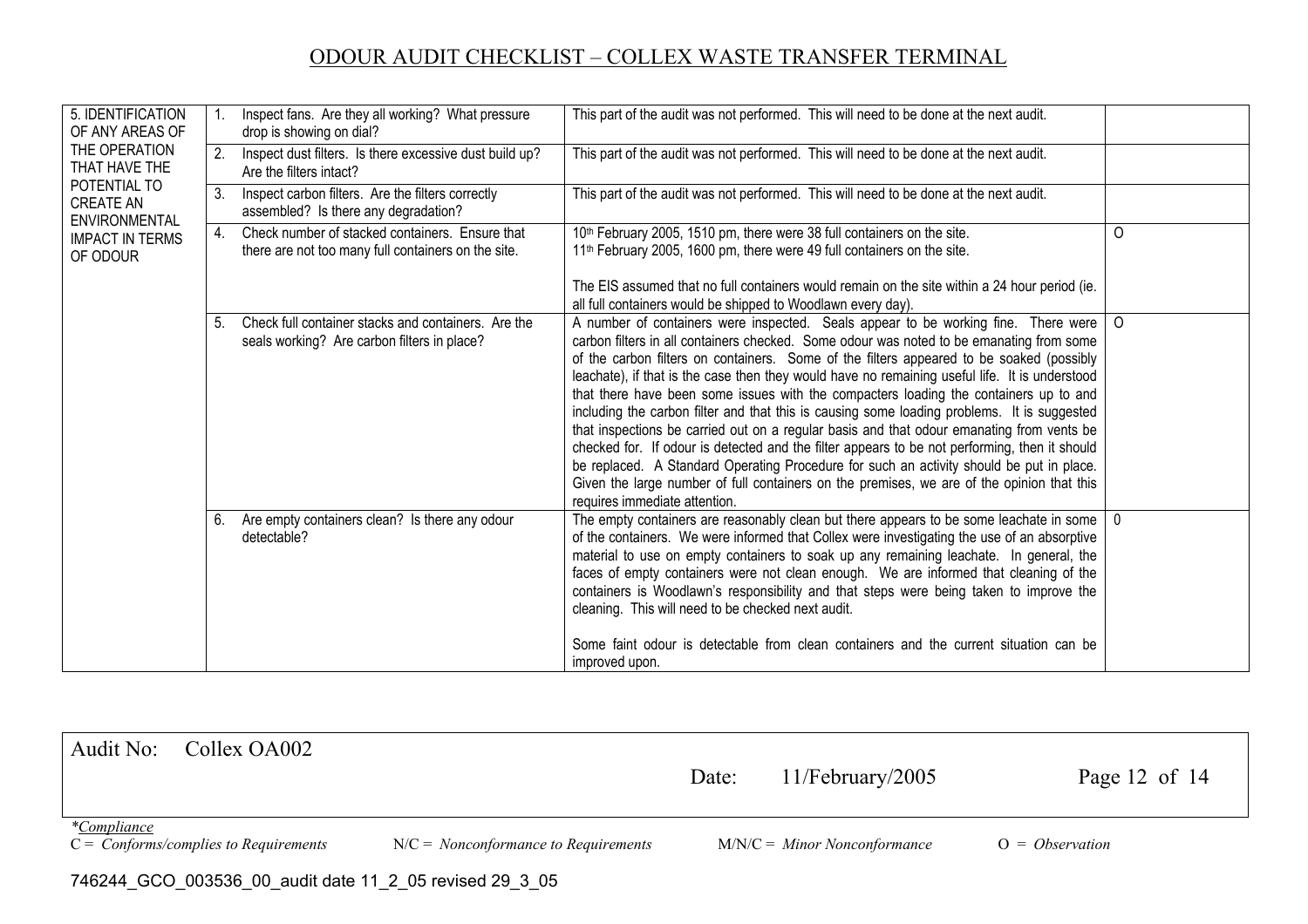| 6. ASSESS<br><b>EFFECTIVENESS OF</b>                         | Are there any identified odour issues resulting from<br>operational factors? Identify those that remain un- | Current identified odour issues resulting from operational factors are:-<br>Small tank located next to weighbridge is a source of odour. This tank is there                   | N/C |
|--------------------------------------------------------------|-------------------------------------------------------------------------------------------------------------|-------------------------------------------------------------------------------------------------------------------------------------------------------------------------------|-----|
| <b>IMPLEMENTED</b><br><b>ACTIONS IN</b><br><b>PREVENTING</b> | actioned? Identify those that were rectified? How<br>where these rectified?                                 | because of a contaminated storm water problem; it is too small and overflows onto<br>the ground. Design and operational issues need to be reviewed.                           |     |
| <b>DISCHARGE OF</b>                                          |                                                                                                             | The grating next to the weighbridge is full of waste. This is not meant to be<br>occurring.                                                                                   |     |
| ODOUR BEYOND<br>BOUNDARY AND                                 |                                                                                                             | Dirty tracks coming out of the building. This is not meant to be occurring.<br>It is our understanding that the building floor was meant to be totally clear of waste         |     |
| <b>IDENTIFY</b><br>POTENTIAL RISKS                           |                                                                                                             | once per day and thoroughly cleaned. This does not appear to be occurring.<br>The building should not be used to store waste. This was not the intent of the                  |     |
| OF NON-<br><b>COMPLIANCE</b>                                 |                                                                                                             | operation protocols during the EIS.                                                                                                                                           |     |
|                                                              |                                                                                                             | The waste should not be accumulating on the waste transfer building. Compaction<br>should occur constantly with the intent of reducing waste of the floor at all times.       |     |
|                                                              |                                                                                                             | There is odour being stripped out of the building. On the days of the audit, the<br>wind was essentially parallel to the long axis of the building. It appears that the       |     |
|                                                              |                                                                                                             | wind is able to enter and exit via the ventilation slots at the bottom of the building.<br>It may be necessary to close those ventilation slots.                              |     |
|                                                              |                                                                                                             | It is our opinion that Collex is not operating in a fashion that allows minimisation of odours. It                                                                            |     |
|                                                              |                                                                                                             | is recommended that Collex instigate Standing Operation Procedures which A) reflect<br>current process practices and B) have the prime focus of reducing odour emissions. The |     |
|                                                              |                                                                                                             | SOP should be refined until odour impacts are equal or lower than those envisaged during<br>the impact assessment phase.                                                      |     |

| Audit No:<br>Collex OA002                                                  |                                        | Date: | $11/Fe$ bruary/2005            | Page 13 of $14$   |  |  |  |  |  |
|----------------------------------------------------------------------------|----------------------------------------|-------|--------------------------------|-------------------|--|--|--|--|--|
| <i>*Compliance</i><br>$C = \text{Conforms}/\text{complex to Requirements}$ | $N/C = Nonconformance$ to Requirements |       | $M/N/C =$ Minor Nonconformance | $O = Observation$ |  |  |  |  |  |
| 746244_GCO_003536_00_audit date 11_2_05 revised 29_3_05                    |                                        |       |                                |                   |  |  |  |  |  |